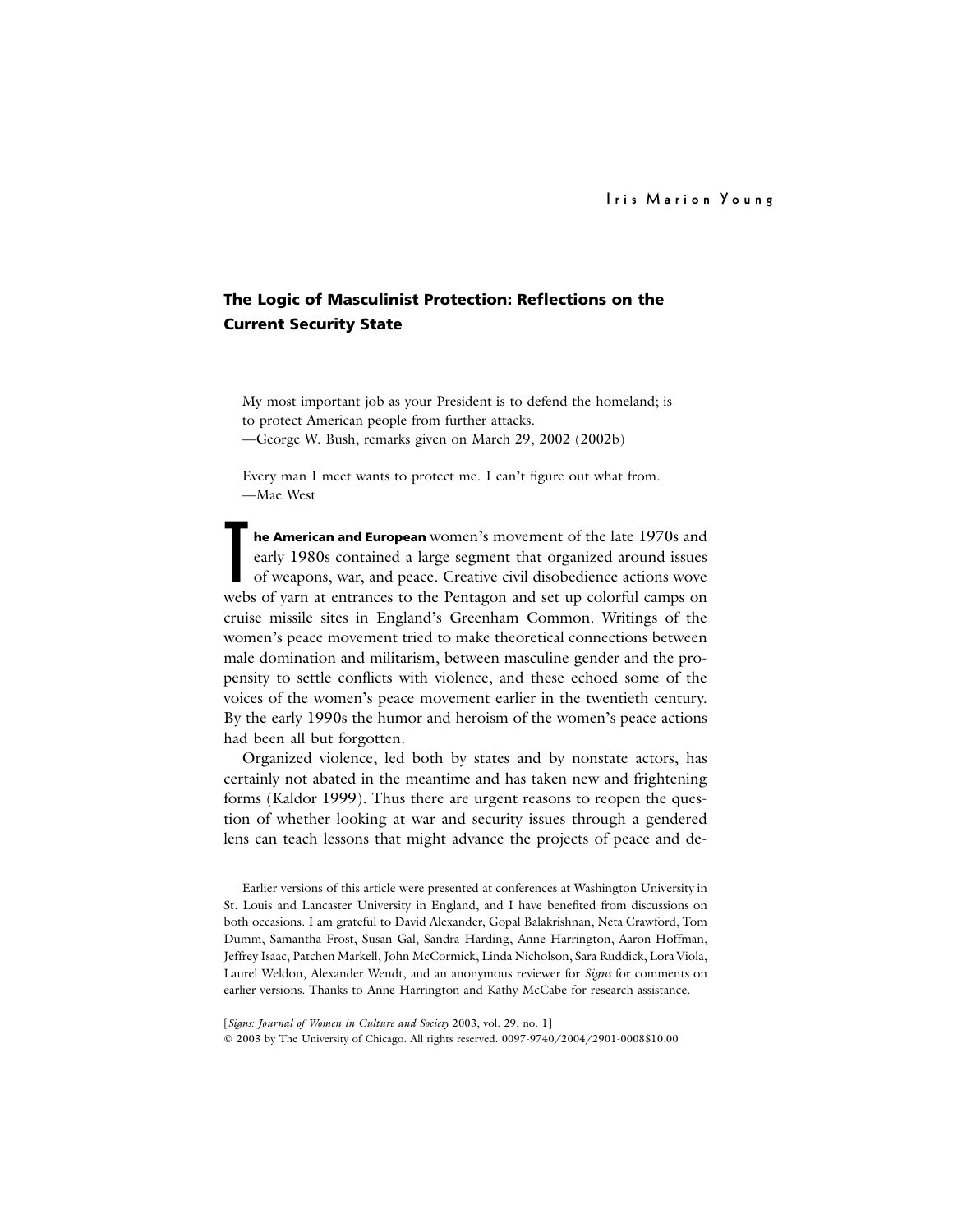mocracy. In this article I analyze some of the security events and legal changes in the United States since fall 2001 by means of an account of a logic of masculinist protection.

Much writing about gender and war aims to explain bellicosity or its absence by considering attributes of men and women (Goldstein 2001). Theories adopting this approach attempt to argue that behavioral propensities of men link them to violence and those of women make them more peaceful and that these differences help account for the structure of states and international relations. Such attempts to connect violence structures with attributes or behavioral propensities that men or women supposedly share, however, rely on unsupportable generalizations about men and women and often leap too quickly from an account of the traits of persons to institutional structures and collective action. Here I take a different approach. I take gender not as an element of explanation but rather one of interpretation, a tool of what might be called ideology critique (cf. Cohn 1993). Viewing issues of war and security through a gender lens, I suggest, means seeing how a certain logic of gendered meanings and images helps organize the way people interpret events and circumstances, along with the positions and possibilities for action within them, and sometimes provides some rationale for action.

I argue that an exposition of the gendered logic of the masculine role of protector in relation to women and children illuminates the meaning and effective appeal of a security state that wages war abroad and expects obedience and loyalty at home. In this patriarchal logic, the role of the masculine protector puts those protected, paradigmatically women and children, in a subordinate position of dependence and obedience. To the extent that citizens of a democratic state allow their leaders to adopt a stance of protectors toward them, these citizens come to occupy a subordinate status like that of women in the patriarchal household. We are to accept a more authoritarian and paternalistic state power, which gets its support partly from the unity a threat produces and our gratitude for protection. At the same time that it legitimates authoritarian power over citizens internally, the logic of masculinist protection justifies aggressive war outside. I interpret Thomas Hobbes as a theorist of authoritarian government grounded in fear of threat and the apparent desire for protection such fear generates.

Although some feminist theorists of peace and security have noticed the appeal to protection as justification for war making (Stiehm 1982; Tickner 1992, 2001), they have not elaborated the gendered logic of protection to the extent that I try to do here. These accounts concentrate on international relations, moreover, and do less to carry the analysis to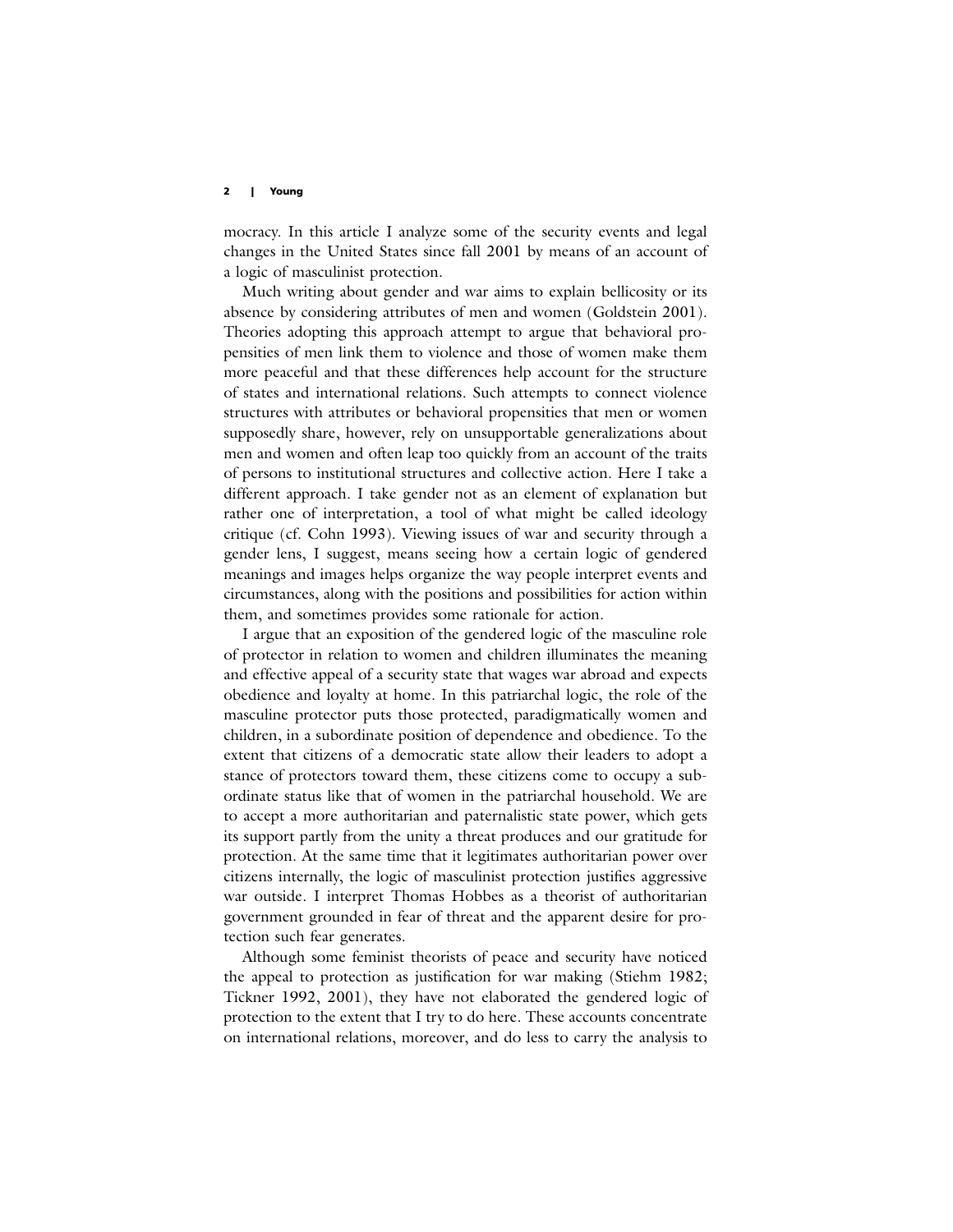an understanding of the relation of states to citizens internally. My interest in this essay is in this dual face of security forms, those that wage war outside a country and conduct surveillance and detention inside. I notice that democratic values of due process, separation of powers, free assembly, and holding powerful actors accountable come into danger when leaders mobilize fear and present themselves as protectors.

Since the attacks of September 11, 2001, I argue, the relation of the leaders of the United States to its citizens is well illuminated by interpreting it under the logic of masculinist protection. The Bush administration has mobilized the language of fear and threat to gain support for constricting liberty and dissent inside the United States and waging war outside. This stronger U.S. security state offers a bargain to its citizens: obey our commands and support our security actions, and we will ensure your protection. This protection bargain between the state and its citizens is not unique to the United States in this period but rather often legitimates authoritarian government. I argue that the bargain is dangerous in this case, as in most others. The essay concludes with a gendered analysis of the war against Afghanistan of fall 2001. While the Bush administration initially justified the war as a defensive action necessary to protect Americans, its rhetoric quickly supplemented this legitimation with an appeal to the liberation of Afghan women. I suggest that some of the groundwork for this appeal may have been laid by feminist campaigns concerning the Taliban, which the Bush administration chose at that moment to exploit. I argue that the apparent success of this appeal in justifying the war to many Americans should trouble feminists and should prompt us to examine whether American or Western feminists sometimes adopt the stance of protector in relation to some women of the world whom we construct as more dependent or subordinate.

# **Masculinism as protection**

Several theorists of gender argue that masculinity and femininity should not be conceptualized with a single logic but rather that ideas and values of masculinity and femininity, and their relation to one another, take several different and sometimes overlapping forms (Brod and Kaufman 1994; Hooper 2001). In this spirit, I propose to single out a particular logic of masculinism that I believe has not received very much attention in recent feminist theory, that associated with the position of male head of household as a protector of the family, and, by extension, with masculine leaders and risk takers as protectors of a population. Twenty years ago Judith Stiehm called attention to the relevance of a logic of masculinist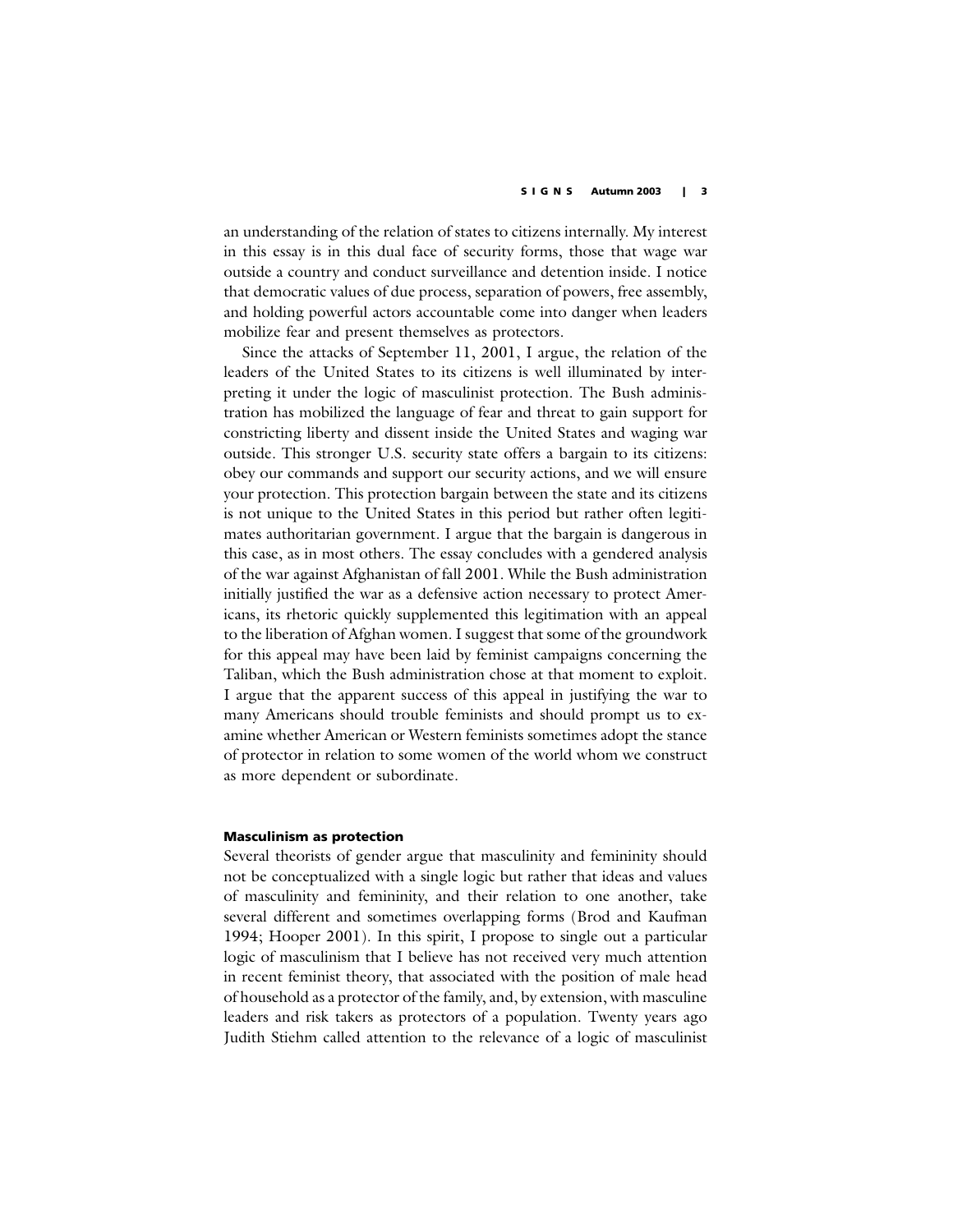protection to analysis of war and security issues, and I will draw on some of her ideas (Stiehm 1982). Her analysis more presupposes than it defines the meaning of a masculine role as protector, so this is where I will begin.

The logic of masculinist protection contrasts with a model of masculinity assumed by much feminist theory, of masculinity as self-consciously dominative. On the male domination model, masculine men wish to master women sexually for the sake of their own gratification and to have the pleasures of domination. They bond with other men in comradely male settings that give them specific benefits from which they exclude women, and they harass women in order to enforce this exclusion and maintain their superiority (MacKinnon 1987; May 1998, chaps. 4–6).

This image of the selfish, aggressive, dominative man who desires sexual capture of women corresponds to much about male-dominated institutions and the behavior of many men within them. For my purposes in this essay, however, it is important to recall another apparently more benign image of masculinity, one more associated with ideas of chivalry. In this latter image, real men are neither selfish nor do they seek to enslave or overpower others for the sake of enhancing themselves. Instead, the gallantly masculine man is loving and self-sacrificing, especially in relation to women. He faces the world's difficulties and dangers in order to shield women from harm and allow them to pursue elevating and decorative arts. The role of this courageous, responsible, and virtuous man is that of a protector.

The "good" man is one who keeps vigilant watch over the safety of his family and readily risks himself in the face of threats from the outside in order to protect the subordinate members of his household. The logic of masculinist protection, then, includes the image of the selfish aggressor who wishes to invade the lord's property and sexually conquer his women. These are the bad men. Good men can only appear in their goodness if we assume that lurking outside the warm familial walls are aggressors who wish to attack them. The dominative masculinity in this way constitutes protective masculinity as its other. The world out there is heartless and uncivilized, and the movements and motives of the men in it are unpredictable and difficult to discern. The protector must therefore take all precautions against these threats, remain watchful and suspicious, and be ready to fight and sacrifice for the sake of his loved ones (Elshtain 1987, 1992). Masculine protection is needed to make a home a haven.

Central to the logic of masculinist protection is the subordinate relation of those in the protected position. In return for male protection, the woman concedes critical distance from decision-making autonomy. When the household lives under a threat, there cannot be divided wills and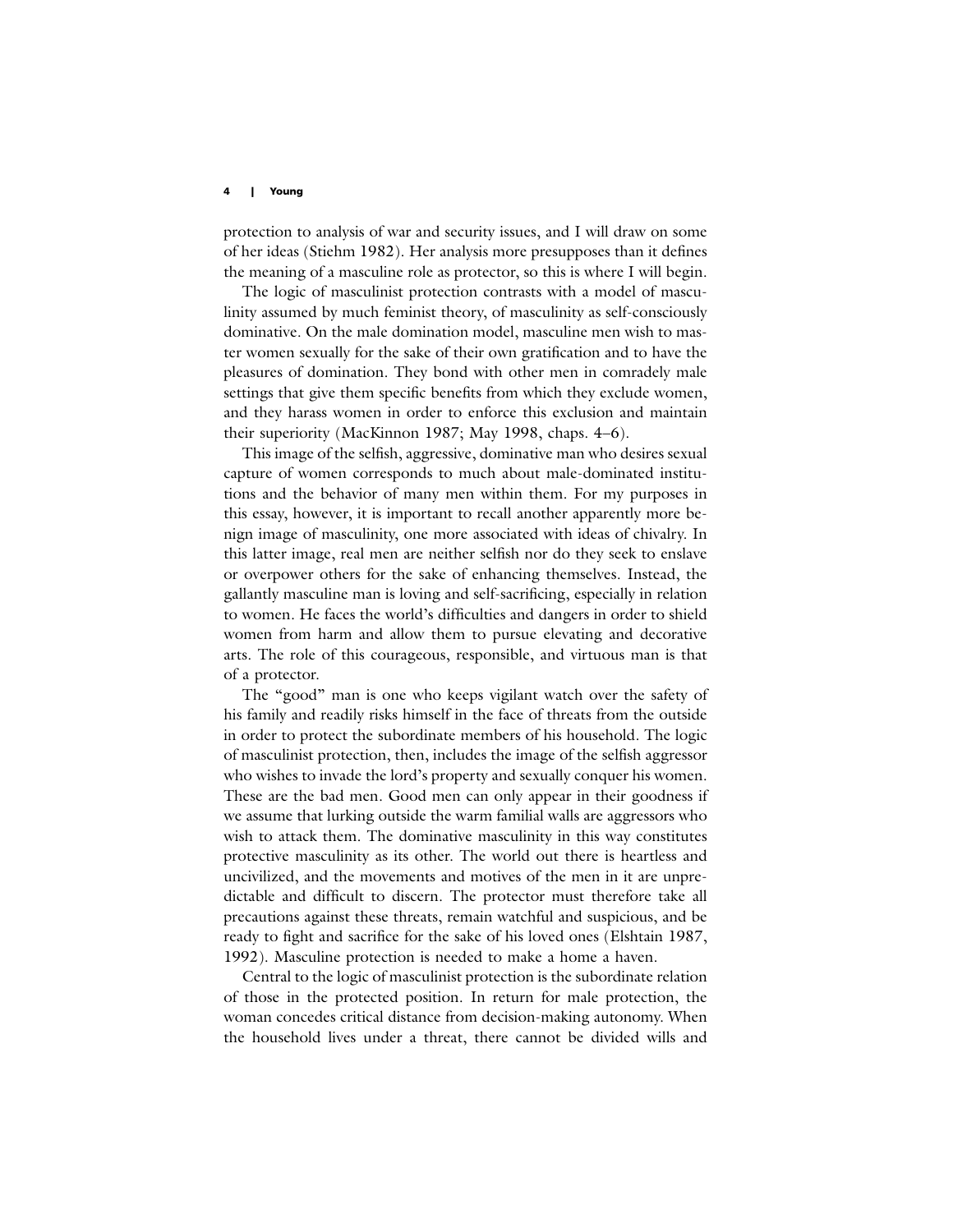arguments about who will do what, or what is the best course of action. The head of the household should decide what measures are necessary for the security of the people and property, and he gives the orders that they must follow if they and their relations are to remain safe. As Stiehm puts it: "The protector cannot achieve status simply through his accomplishment, then. Because he has dependents he is as socially connected as one who is dependent. He is expected to provide for others. Often a protector tries to get help from and also control the lives of those he protects—in order to 'better protect' them" (1982, 372).

Feminine subordination, in this logic, does not constitute submission to a violent and overbearing bully. The feminine woman, rather, on this construction, adores her protector and happily defers to his judgment in return for the promise of security that he offers. She looks up to him with gratitude for his manliness and admiration for his willingness to face the dangers of the world for her sake. That he finds her worthy of such risks gives substance to her self. It is only fitting that she should minister to his needs and obey his dictates.

Hobbes is the great theorist of political power founded on a need and desire for protection. He depicts a state of nature in which people live in small families where all believe some of the others envy them and desire to enlarge themselves by stealing from or conquering them. As a consequence, everyone in this state of nature must live in a state of fear and insecurity, even when not immediately under attack. Households must live with the knowledge that outsiders might wish to attack them, especially if they appear weak and vulnerable, so each must construct defensive fortresses and be on watch. It is only sensible, moreover, to conduct preemptive strikes against those who might wish to attack and to try to weaken them. But each knows that the others are likely to make defensive raids, which only adds to fear and insecurity. In Hobbes's state of nature some people may be motivated by simple greed and desire for conquest and domination. In this state of nature everyone has reason to feel insecure, however, not because all have these dominative motives but because he or she is uncertain about who does and each person understands his or her own vulnerability.

In her contemporary classic, *The Sexual Contract,* Carole Pateman interprets Hobbes along the lines of contemporary feminist accounts of men as selfish aggressors and sexual predators. In the state of nature, roving men take advantage of women encumbered by children and force them to submit to sexual domination. Sometimes they keep the women around as sexual servants; thus arises marriage. These strong and aggressive men force other men to labor for them at the point of a sword. On Pateman's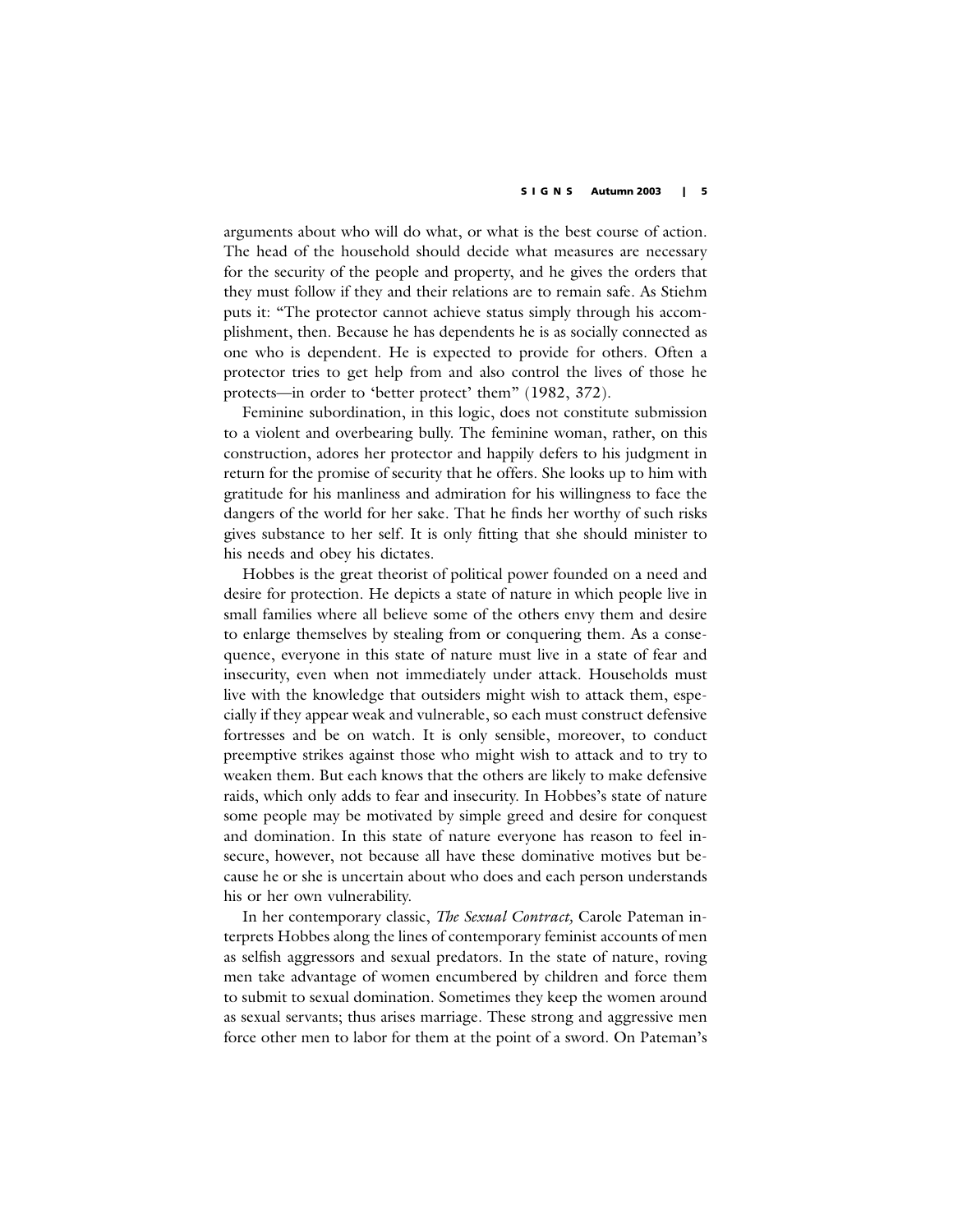account, this is how the patriarchal household forms, through overpowering force (1988, chap. 3).

One can just as well read Hobbes's ideas through the lens of the apparently more benign masculinity of protection. Here we can imagine that men and women get together out of attraction and feel love for the children they beget. On this construction, families have their origin in a desire for companionship and caring. In the state of nature, however, each unit has reason to fear the strangers who might rob or kill its members; each then finds it prudent at times to engage in preemptive strikes and to adopt a threatening stance toward the outsiders. On this alternative account, then, patriarchal right emerges from male specialization in security. The patriarch's will rules because the patriarch faces the dangers outside and needs to organize defenses. Female subordination, on this account, derives from this position of being protected. As I will discuss in the next section, however, Hobbes does not think that it is a good idea to leave this armed power in the hands of individual male heads of household. Instead, the sovereign takes over this function.

Both Pateman's story of male domination and the one I have reconstructed depict patriarchal gender relations as upholding unequal power. It is important to attend to the difference, however, I think, because in one relation the hierarchical power is obvious and in the other it is more masked by virtue and love. Michel Foucault (1988, 1994) argues that power conceived and enacted as repressive power, the desire and ability of an agent to force the other to obey his commands, has receded in importance in modern institutions. Other forms of power that enlist the desire of those over whom it is exercised better describe many power relations both historically and today. One such form of power Foucault calls pastoral power. This is the kind of power that the priest exercises over his parish and, by extension, that many experts in the care of individuals exercise over those cared for. This power often appears gentle and benevolent both to its wielders and to those under its sway, but it is no less powerful for that reason. Masculinist protection is more like pastoral power than dominative power that exploits those it rules for its own aggrandizement.

# **The state as protector and subordinate citizenship**

The gendered logic of masculinist protection has some relevance to individual family life even in modern urban America. Every time a father warns his daughter of the dangerous men he fears will exploit her and forbids her from "running around" the city, he inhabits the role of the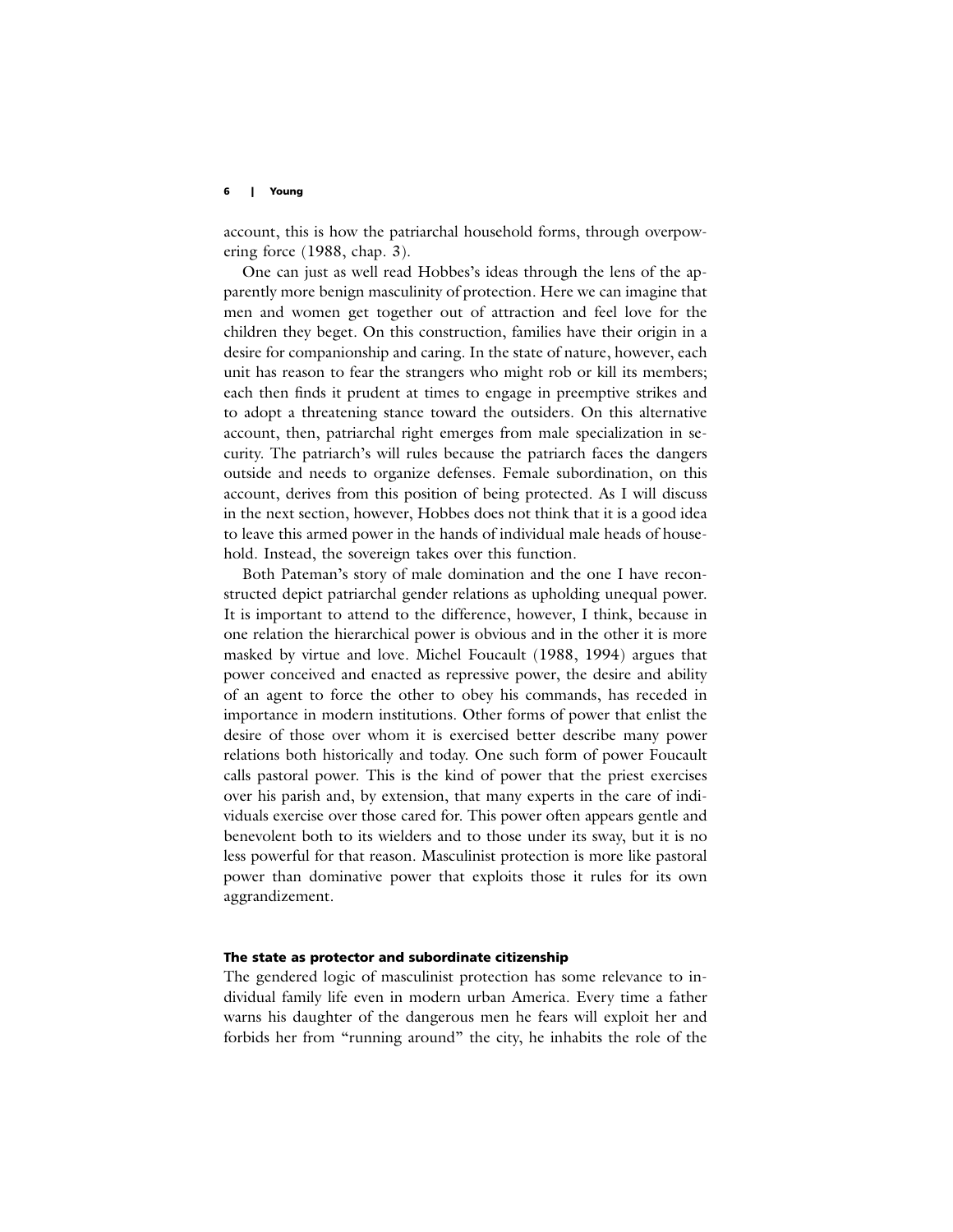male protector. Nevertheless, in everyday family life and other sites of interaction between men and women, the legitimation of female inequality and subordination by appeal to a need for protection has dwindled. My purpose in articulating a logic of masculinist protection is not to argue that it describes private life today but rather to argue that we learn something about public life, specifically about the relation of a state to its citizens, when state officials successfully mobilize fear. States often justify their expectations of obedience and loyalty, as well as their establishment of surveillance, police, intimidation, detention, and the repression of criticism and dissent, by appeal to their role as protectors of citizens. I find in Hobbes a clever account of authoritarian rule grounded in the assumption of threat and fear as basic to the human condition, and thus a need for protection as the highest good.

Hobbes tells a story about why individuals and families find it necessary to constitute a sovereign, a single power to rule them all. In response to the constant fear under which they live, families may join confederations or protection associations. Such protection associations, however, no matter how large and powerful, do not reduce the reasons for fear and insecurity. As long as the possibility exists that others will form larger and stronger protective associations, the nasty state of war persists. As long as there is a potential for competition among units, and those units hold the means to try to force their desires on one another, they must live in fear. Without submission to a common power to which they yield their separate forces, moreover, members of a protective association are liable to turn on one another during times when they need to rely on one another for protection from others (Hobbes [1668] 1994, chap. 17, 3, 4; cf. Nozick 1974, chap. 2). So Hobbes argues that only a Leviathan can assure safety and quell the fear and uncertainty that generate a spiral of danger. All the petty protectors in the state of nature give up their powers of aggression and defense, which they turn over to the sovereign. They make a covenant with one another to live in peace and constitute civil society under the common rule of an absolute authority who makes, interprets, and enforces the laws of the commonwealth for the sake of peace and security of subjects.

Readers of Hobbes sometimes find in the image of Leviathan a mean and selfish tyrant who sucks up the wealth and loyalty of subjects for his own aggrandizement. Democratic values and freedoms would be much easier to assert and preserve in modern politics if the face of authoritarianism were so ugly and easy to recognize. Like the benevolent patriarch, however, Leviathan often wears another aspect, that of the selfless and wise protector whose actions aim to foster and maintain security. What I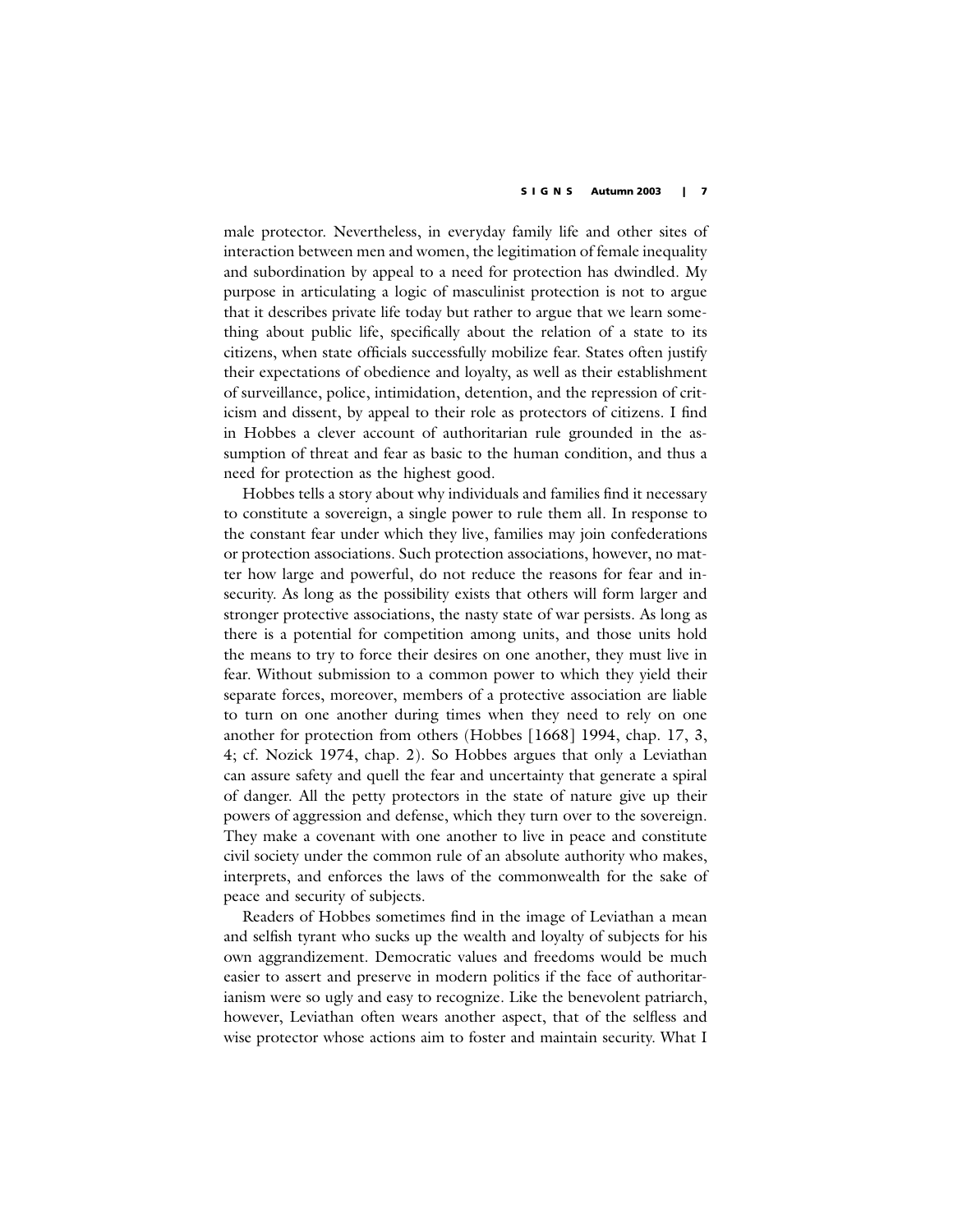call a security state is one whose rulers subordinate citizens to ad hoc surveillance, search, or detention and repress criticism of such arbitrary power, justifying such measures as within the prerogative of those authorities whose primary duty is to maintain security and protect the people.

The security state has an external and an internal aspect. It constitutes itself in relation to an enemy outside, an unpredictable aggressor against which the state needs vigilant defense. It organizes political and economic capacities around the accumulation of weapons and the mobilization of a military to respond to this outsider threat. The state's identity is militaristic, and it engages in military action but with the point of view of the defendant rather than the aggressor. Even when the security regime makes a first strike, it justifies its move as necessary to preempt the threatening aggressor outside. Security states do not justify their wars by appealing to sentiments of greed or desire for conquest; they appeal to their role as protectors.

Internally, the security state must root out the enemy within. There is always the danger that among us are agents who have an interest in disturbing our peace, violating our persons and property, and allowing outsiders to invade our communities and institutions. To protect the state and its citizens, officials must therefore keep a careful watch on the people within its borders and observe and search them to make sure they do not intend evil actions and do not have the means to perform them. The security state overhears conversations in order to try to discover conspiracies of disaster and disruption, and it prevents people from forming crowds or walking the streets after dark. In a security state there cannot be separation of power or critical accountability of official action to a public. Nor can a security state allow expression of dissent.

Once again, Hobbes explains why not. It is necessary that the sovereign be one. The commonwealth can secure peace only if it unites the plurality of its members into one will. Even if the sovereign consists of an assembly of officials and not only one ruler, it must be united in will and purpose. It is the mutual covenant that each man makes to all the others to give over his right of governing his own affairs to the sovereign, on condition that all others do the same, that gives the sovereign both its power and unit of will (Hobbes [1668] 1994, chap. 17, 13). Sovereign authority, then, must be absolute, and it cannot be divided. The sovereign decides what is necessary to protect the commonwealth and its members. The sovereign decides what actions or opinions constitute a danger to peace and properly suppresses them. "The condition of man in this life shall never be without inconveniences; but there happeneth in no commonwealth any greater inconvenience, but what proceeds from the subject's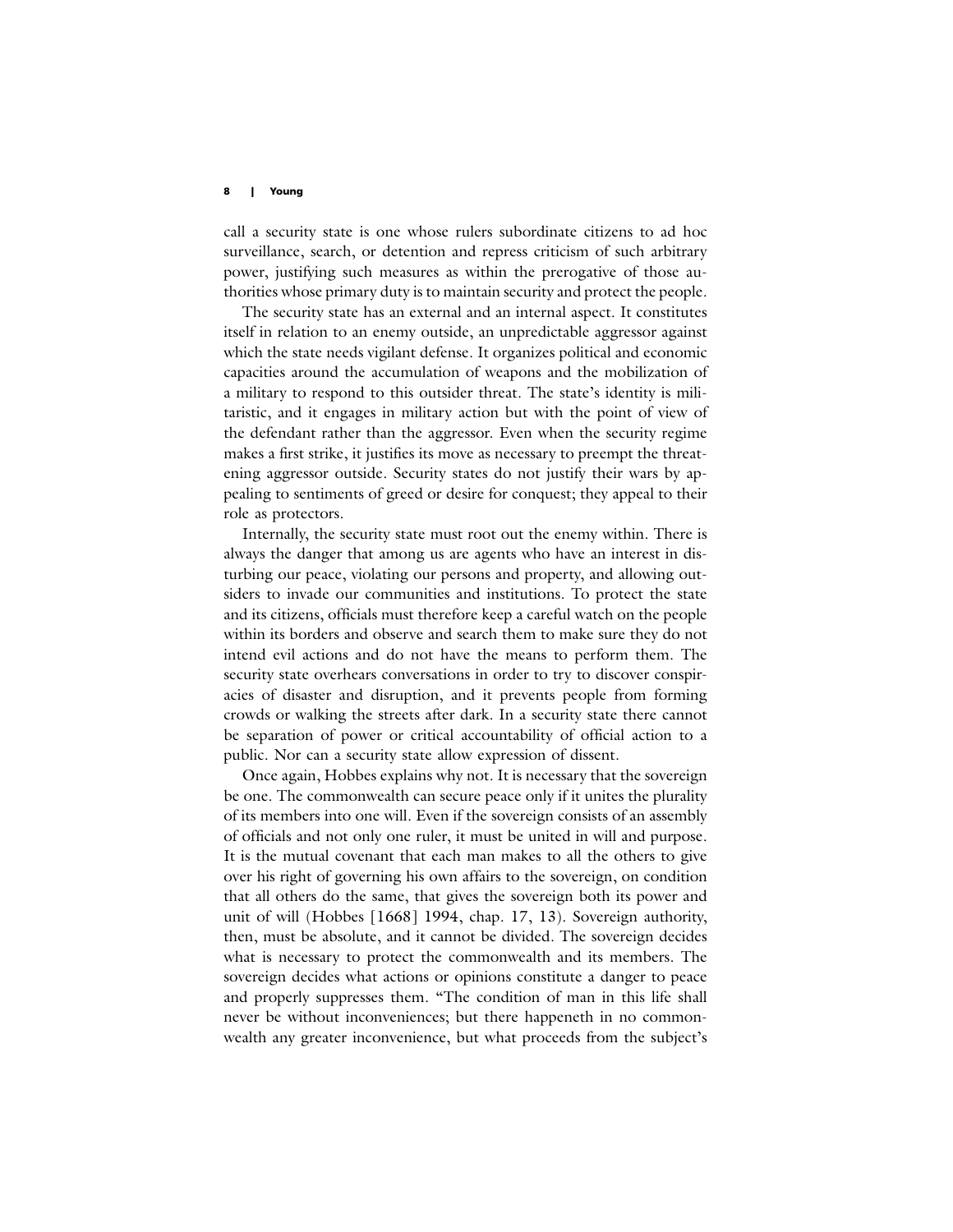disobedience and breach of these covenants from which the commonwealth hath its being, and whosoever, thinking sovereign power too great, will seek to make it less, must subject himself to the power that can limit it, that is to say, to a greater" (Hobbes [1668] 1994, chap. 20, li, 135).

Through the logic of protection the state demotes members of a democracy to dependants. State officials adopt the stance of masculine protector, telling us to entrust our lives to them, not to question their decisions about what will keep us safe. Their protector position puts the citizens and residents who depend on state officials' strength and vigilance in the position of women and children under the charge of the male protector (cf. Berlant 1997). Most regimes that suspend certain rights and legal procedures declare a state of emergency. They claim that special measures of unity and obedience are required in order to ensure protection from unusual danger. Because they take the risks and organize the agency of the state, it is their prerogative to determine the objectives of protective action and their means. In a security state there is no room for separate and shared powers, nor for questioning and criticizing the protector's decisions and orders. Good citizenship in a security regime consists of cooperative obedience for the sake of the safety of all.

The authoritarian security paradigm, I have argued, takes a form analogous to that of the masculine protector toward his wife and the other members of his patriarchal household. In this structure, I have suggested, masculine superiority flows not from acts of repressive domination but from the willingness to risk and sacrifice for the sake of the others (Elshtain 1987, 1992). For her part, the subordinate female in this structure neither resents nor resists the man's dominance, but rather she admires it and is grateful for its promise of protection.

Patriotism has an analogous emotive function in the constitution of the security state. Under threat from outside, all of us, authorities and citizens, imagine ourselves a single body enclosed on and loving itself. We affirm our oneness with our fellow citizens and together affirm our single will behind the will of the leaders who have vowed to protect us. It is not merely that dissent is dangerous; worse yet, it is ungrateful. Subordinate citizenship does not merely acquiesce to limitations on freedom in exchange for a promise of security; the consent is active, as solidarity with the others uniting behind and in grateful love of country.

## **The United States as a security state**

A security state is what every state would have to be if Hobbes were right that human relations are always on the verge of disorder and violence, if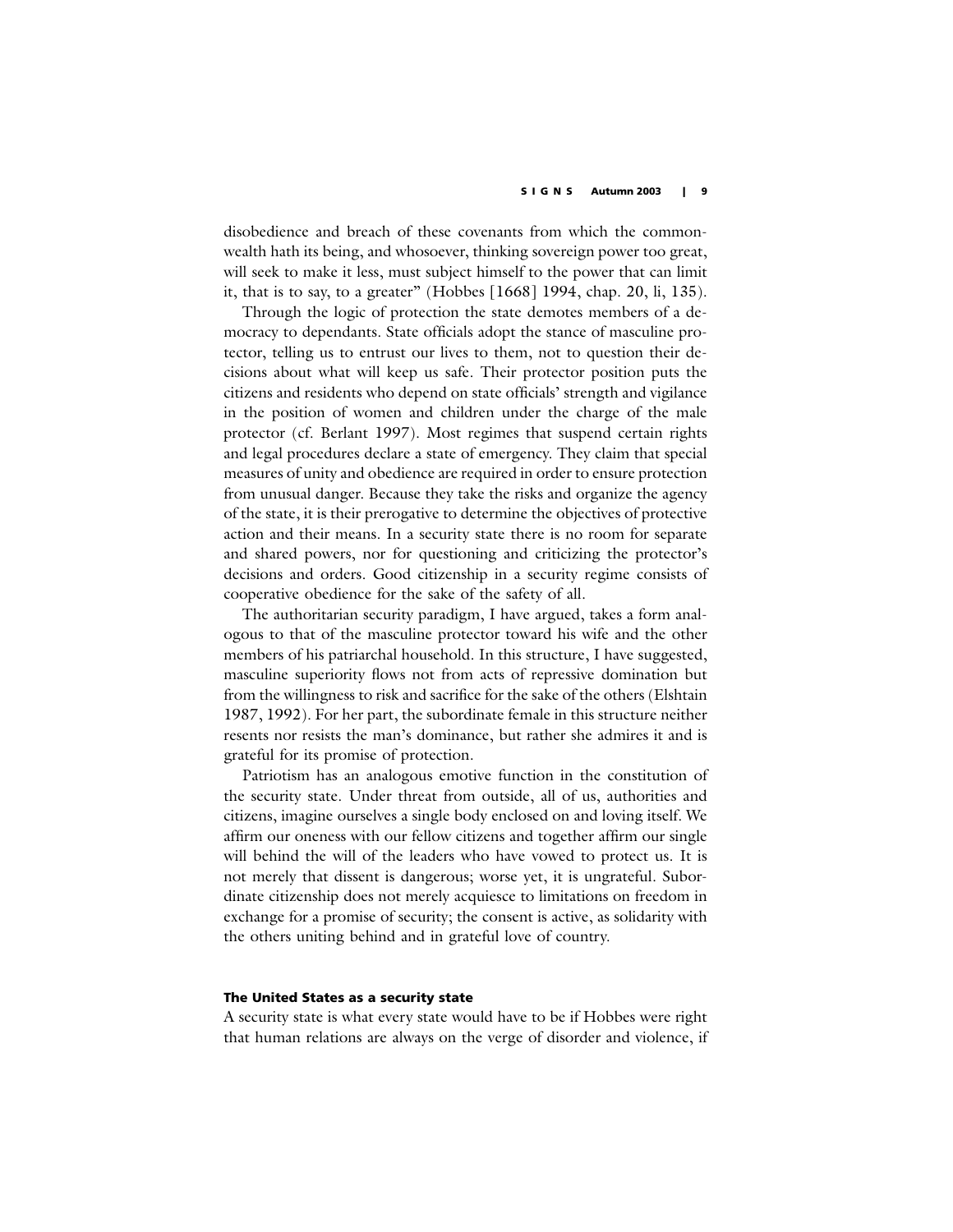only an authoritarian government that brooks no division of power or dissent can keep the peace, and if maintaining peace and security is unambiguously the highest value. Democratic theory and practice, however, question each of these Hobbesian assumptions. Democrats agree that a major purpose of government is to keep peace and promote public safety, but we deny that unquestioning obedience to a unified sovereign is the only means to achieve this, and we question whether values of freedom and autonomy must be traded against the value of security. In a nonideal world of would-be aggressors and states having imperfect procedural justice, transparency, accountability, and lax rights enforcement, every state exhibits features of a security state to some extent. It seems to me, however, that, in recent months, the United States has slipped too far down the authoritarian continuum. The logic of masculinist protection, I suggest, provides a framework for understanding how government leaders who expand arbitrary power and restrict democratic freedom believe that they are doing the right thing and why citizens accept their actions. It also helps explain this state's righteous rationale for aggressive war.

A marauding gang of outsiders attacked buildings in New York and Washington with living bombs, killing thousands in barely an instant and terrifying large numbers of people in the country. Our government responded with a security alert, at home and abroad. Many were frightened, and the heads of state stepped up to offer us protection. Less than a week after the attacks, the Bush administration announced the creation of an Office of Homeland Security to centralize its protection efforts. "Our nation has been put on notice: We are not immune from attack. We will take defensive measures against terrorism to protect Americans" (George W. Bush speech, September 14, 2001 [quoted in Roth 2001]).

The events of September 11, 2001, are certainly a turning point for U.S. politics, for the relation of the government to its citizens and to the rest of the world. Americans learned that "oceans no longer matter when it comes to making us safe" (Bush 2002a), that we are just as vulnerable as persons elsewhere who have long lived with the awareness that some people have the motive and means to kill and wound randomly. More than a year later, it appears that little has changed, either in the fear that some Americans say they have of another attack or in the material ability of law enforcement to predict or prevent one (Firestone 2002). Much has changed in the letter and application of the law in the United States, however, and in the environment of democracy. The Bush administration has repeatedly appealed to the primacy of its role as protector of innocent citizens and liberator of women and children to justify consolidating and centralizing executive power at home and dominative war abroad.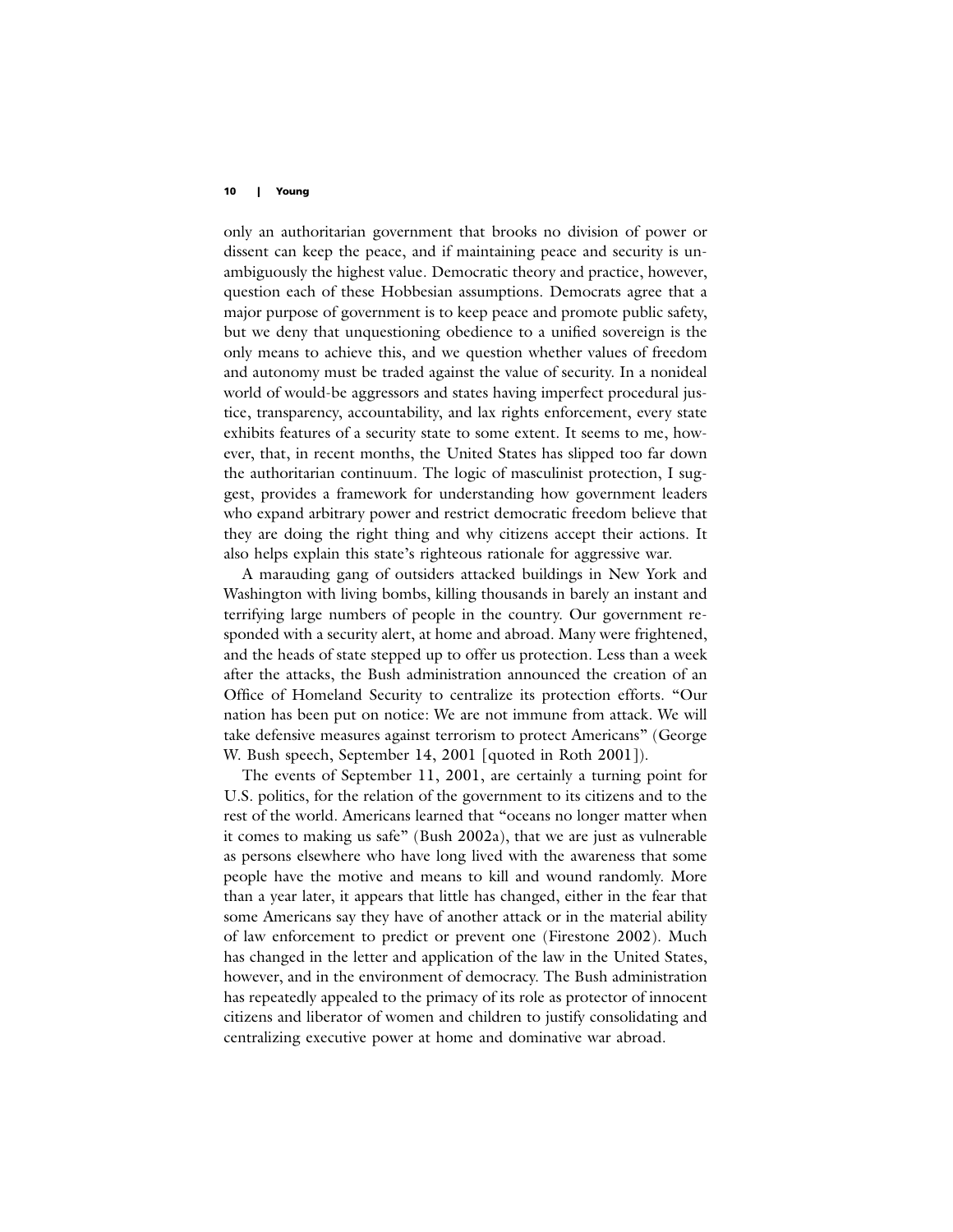It is arguable that, before September 11, airports and other public places in the United States were too lax in their security screening protocol. I welcome more thorough security procedures; this essay is not an argument against public officials taking measures to try to keep people safe. The key questions are how much power should officials have, how much freedom should citizens have, how fair are the procedures, how well do they follow due process, and how easily can citizens review official policies and actions to hold them accountable. With respect to these questions, there have been very large and damaging changes in the United States since fall 2001, although a direction toward some of them had been enacted by legislation and judicial action in the years before.

The U.S. security state has expanded the prerogative of the executive and eroded the power of the legislative and judicial branches to review executive decisions or to be independent sources of decision making. In the week after the September 11 attacks, for example, Congress passed a resolution effectively waiving its constitutionally mandated power to deliberate and decide on whether the state shall go to war. Months later, again with virtually no debate, Congress approved the largest increase in the military budget in twenty years. Since the war on terrorism has no declared ending, the executive may have been granted permanent legal discretion to do what it wants with U.S. military personnel and equipment, at current taxpayer expense of nearly \$400 billion per year.

Drafted quickly and passed with almost no debate, the USA PATRIOT Act, signed on October 26, 2001, severely reduces the power of courts to review and limit executive actions to keep organizations under surveillance, limit their activities, and search and seize or detain individuals. Under its provisions, individuals and organizations have had their records investigated, their assets seized, and their activities and correspondence monitored. Citizen access to government files and records that took so much struggle to achieve in the 1970s has been severely reduced, with no fanfare and thus no protest (Rosen 2002). Thousands of people have been detained, interrogated, or jailed at the discretion of law enforcement or immigration officials, and hundreds remain in jails without being charged with any crime. Few are allowed access to lawyers. Many foreign residents have been deported or threatened with deportation, sometimes without time to arrange their lives. Laws with similar purposes have been passed in other supposedly liberal democratic states, such as the United Kingdom and Australia.

The U.S. executive branch has taken other steps to enlarge and centralize its power and to put itself above the law. In November 2002, Congress approved the creation of the Department of Homeland Security,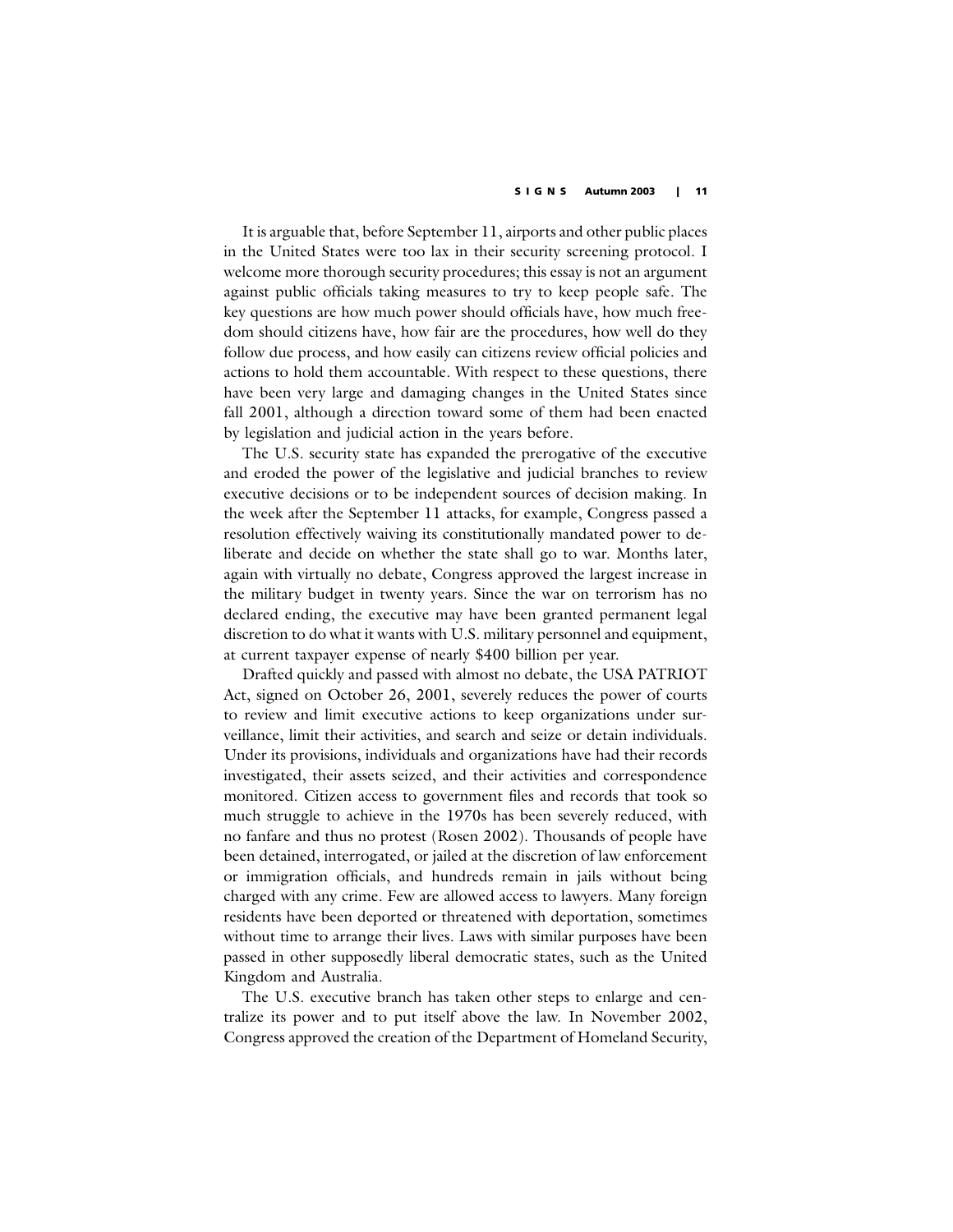which merges twenty-two existing federal agencies. The Bush administration has flouted principles of a rule of law at the international level by holding captured citizens of many countries prisoner and declaring its prerogative to bring any or all of them before secret tribunals.

These and other legal and policy changes have far-reaching implications. The most ordinary and fundamental expectations of due process are undermined when search and surveillance do not require court approval, when persons can be jailed without charge, and when there is no regularity or predictability to the process that a person in custody will undergo. The basic American principle of the separation of power has been suspended, with no reversal in sight. Legislatures and judiciaries at federal and more local levels have been stripped of some formal powers and decline to use much of what they have left to question, criticize, or block executive action. Most citizens apparently register approval for the increased policing and war-making powers, and the ability of those who do not to organize, criticize publicly, and protest in public streets and squares has been seriously curtailed, not only by fear of peer and employer disapproval but also directly by official repression and intimidation.

How can citizens and their representatives in a democracy allow such rapid challenge to their political principles and institutions, with so little discussion and protest? The process of limiting civil liberties, due process, and deliberation about war has itself been deeply undemocratic, a bold assertion of dictatorial power. One part of the answer lies in a conviction that most people believe that their own rights and freedoms will not be threatened. Aliens will be subject to surveillance and deportation, and these enemies who have infiltrated deserve to be routed out by any means, and we can leave it to the discretion of police officers, immigration officials, and military personnel to determine who they are. Already many of those whose records have been seized or who have been detained without charge are U.S. citizens, however, and the new legislation and guidelines do not make any citizen immune. Well, then, many of us tell ourselves, the ones whose privacy is invaded or freedoms limited by government action must be doing something wrong and deserve what they get. Since I am not doing anything wrong, I am protected. The move from a relatively free society to one over which the state exercises authoritarian domination often occurs by means of just this logic; citizens do not realize how easily they may find themselves under suspicion by authorities over whose decisions there is no public scrutiny. The principle of trial by a jury of peers in which the accused is presumed innocent is an important protection any person has from false charge and arbitrary power. The slippery slope from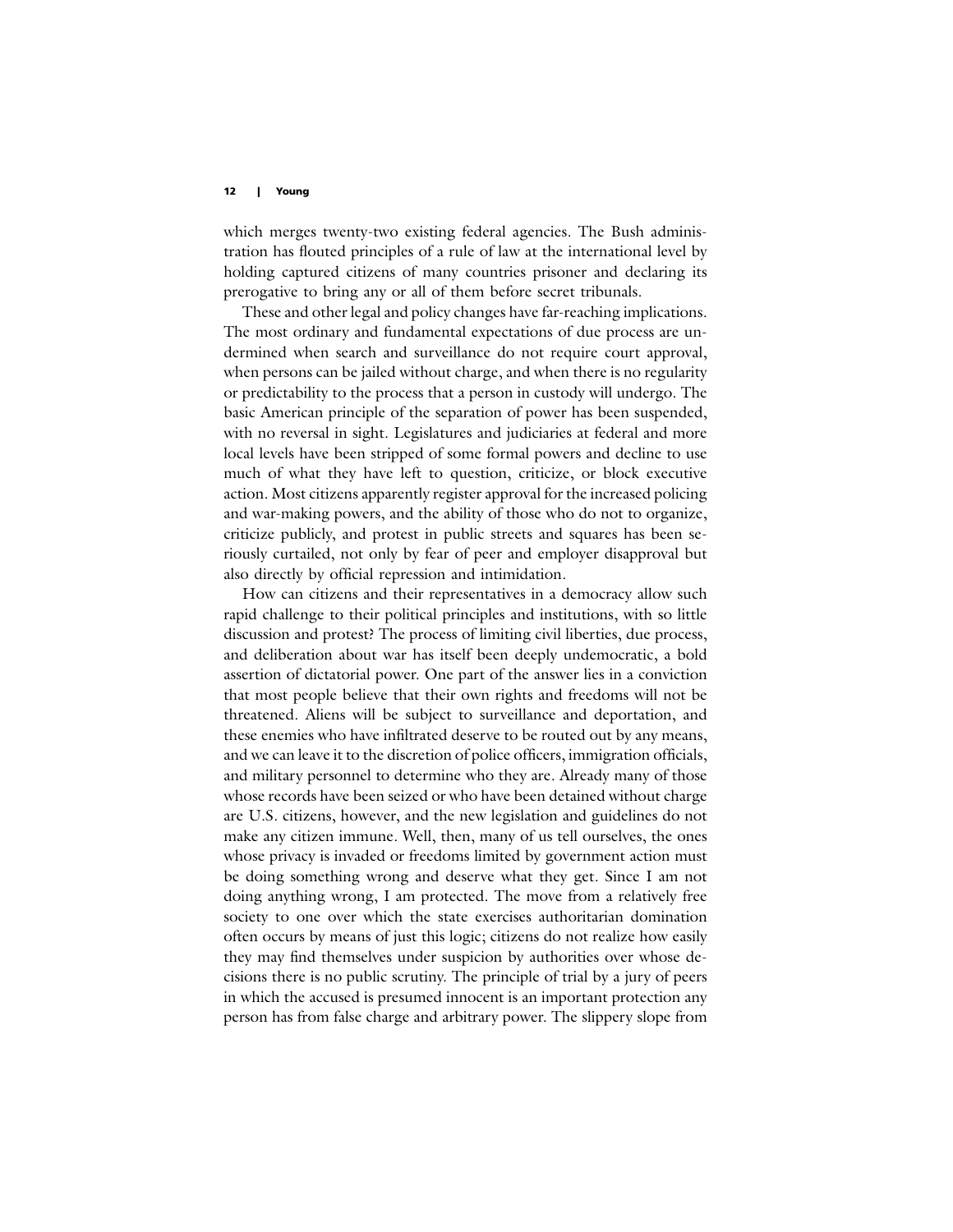the fearsome outsiders, to the aliens within, to the bad fellow citizens is likely to end at my brother's front door.

The deeper explanation for why people who live in what promotes itself as one of the most enlightened democracies in history so easily allow and even support the erosion of basic rights lies in the mobilization of fear. John Keane (2002) challenges the opinion that democracies privatize fear. On the contrary, he claims, contemporary commercial communications media in democratic societies often exploit and incite fear. Although freedom of speech and press make possible such public accumulation of fear, the process threatens to shut down civic freedom. "Fear is indeed a thief. It robs subjects of their capacity to act with or against others. It leaves them shaken, sometimes permanently traumatized. And when large numbers fall under the dark clouds of fear, no sun shines on civil society. Fear saps its energies and tears and twists at the institutions of political representation. Fear eats the soul of democracy" (Keane 2002, 235).

Public leaders invoke fear, then they promise to keep those living under them safe. Because we are afraid, and our fears are stirred by what we see on television or read in the newspaper, we are grateful to the leaders and officers who say that they will shoulder the risk in order to protect us. The logic of masculinist protection works to elevate the protector to a position of superior authority and to demote the rest of us to a position of grateful dependency. Ideals of democratic equality and accountability go by the wayside in the process. Although some researchers claim to have noticed a shift in the acceptability of women occupying positions of authority since fall 2001 (O'Connor 2002), in the contemporary United States the position of protector and the position of those protected does not correspond to that of men and women. A few of the most securityminded leaders are women, and many of those who accept the promise of protection are men. What matters, I believe, is the gendered meaning of the positions and the association of familial caring they carry for people. It also matters that this relationship carries an implicit deal: forgo freedom, due process, and the right to hold leaders accountable, and in return we will make sure that you are safe.

# **Is it a good deal?**

I discussed earlier how the logic of masculinist protection constitutes the "good" men who protect their women and children by relation to other "bad" men liable to attack. In this logic, virtuous masculinity depends on its constitutive relation to the presumption of evil others. Feminists have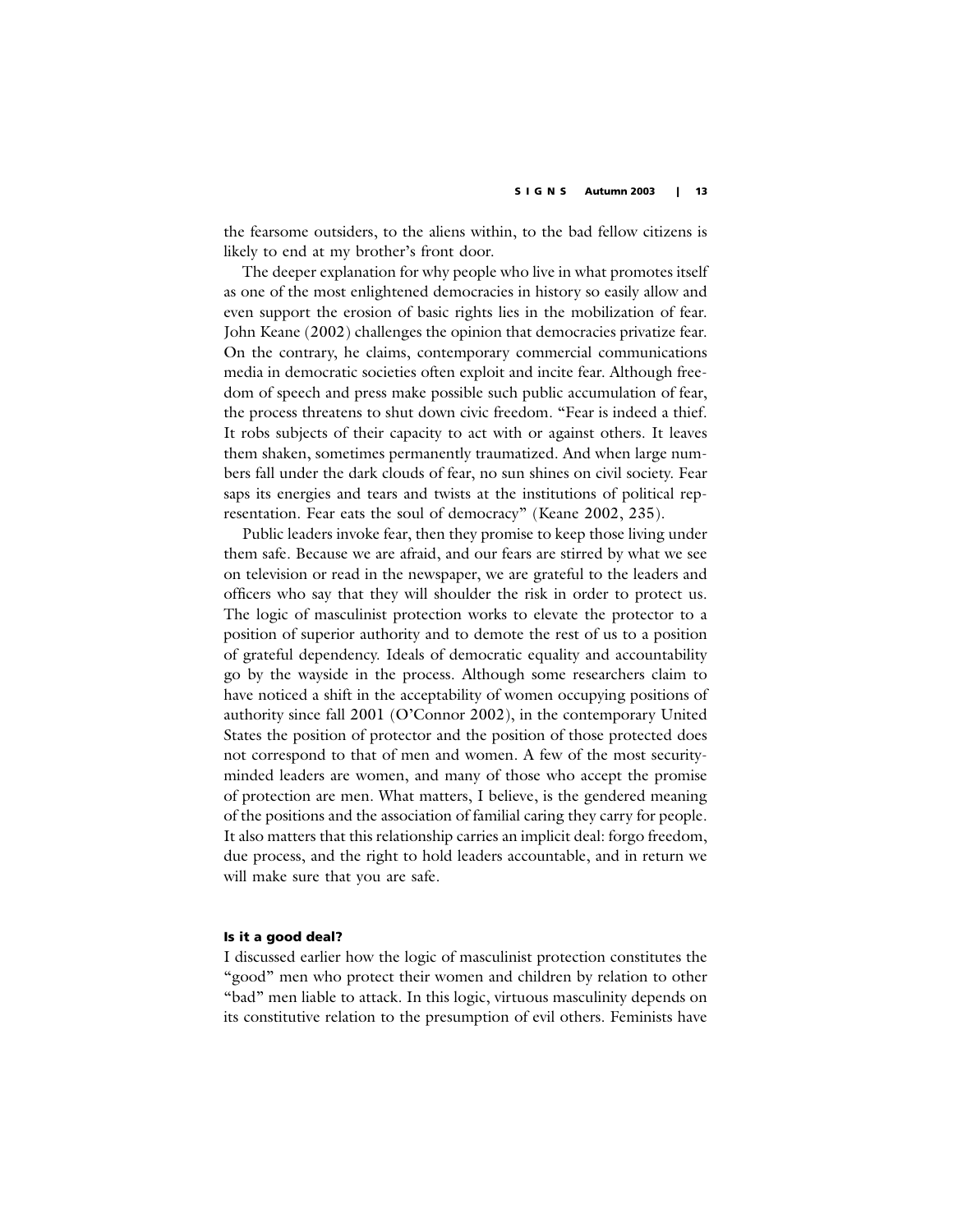much analyzed a correlate dichotomy between the "good" woman and the "bad" woman. Simply put, a "good" woman stands under the male protection of a father or husband, submits to his judgment about what is necessary for her protection, and remains loyal to him. A "bad" woman is one who is unlucky enough not to have a man willing to protect her, or who refuses such protection by claiming the right to run her own life. In either case, the woman without a male protector is fair game for any man to dominate. There is a bargain implicit in the masculinity protector role: either submit to my governance or all the bad men out there are liable to approach you, and I will not try to stop them.

I have argued so far that the position of citizens and residents under a security state entails a similar bargain. There are bad people out there who might want to attack us. The state pledges to protect us but tells us that we should submit to its rule and decisions without questioning, criticizing, or demanding independent review of the decisions. Some of the measures in place to protect us entail limitation on our freedom and especially limitation of the freedom of particular classes of people. The deal is this: you must trade some liberty and autonomy for the sake of the protection we offer. Is it a good deal?

Some years ago, Susan Rae Peterson likened the state's relation to women under a system of male domination to a protection racket. The gangland crowd offers protection from other gangs to individuals, their families, and businesses, for a fee. If some people decline their services, the gangsters teach them a brutal lesson and by example teach a lesson to others who might wish to go their own way. Thus those who wish to break free of the racketeer's protection discover that they are most in danger from him. Insofar as state laws and policies assume or reinforce the view that a "good" woman should move under the guidance of a man, Peterson argued, the state functions as a protection racket. It threatens or allows men to threaten those women who wish to be independent of the individualized protection of husbands or boyfriends. Not only do the protectors withhold protection from the women who claim autonomy, but they may become attackers (Peterson 1977; cf. Card 1996).

The security state functions as a similar protection racket for those who live under it. As long as we accept the state's protection and pay the price it exacts not only in taxpayer dollars but also in reduction of our freedom and submission to possible surveillance, we are relatively safe. If we try to decline these services and seek freedom from the position of dependence and obedience in which they put us, we become suspect and thereby threatened by the very organization that claims to protect us.

Current forms of "homeland security" in the United States look like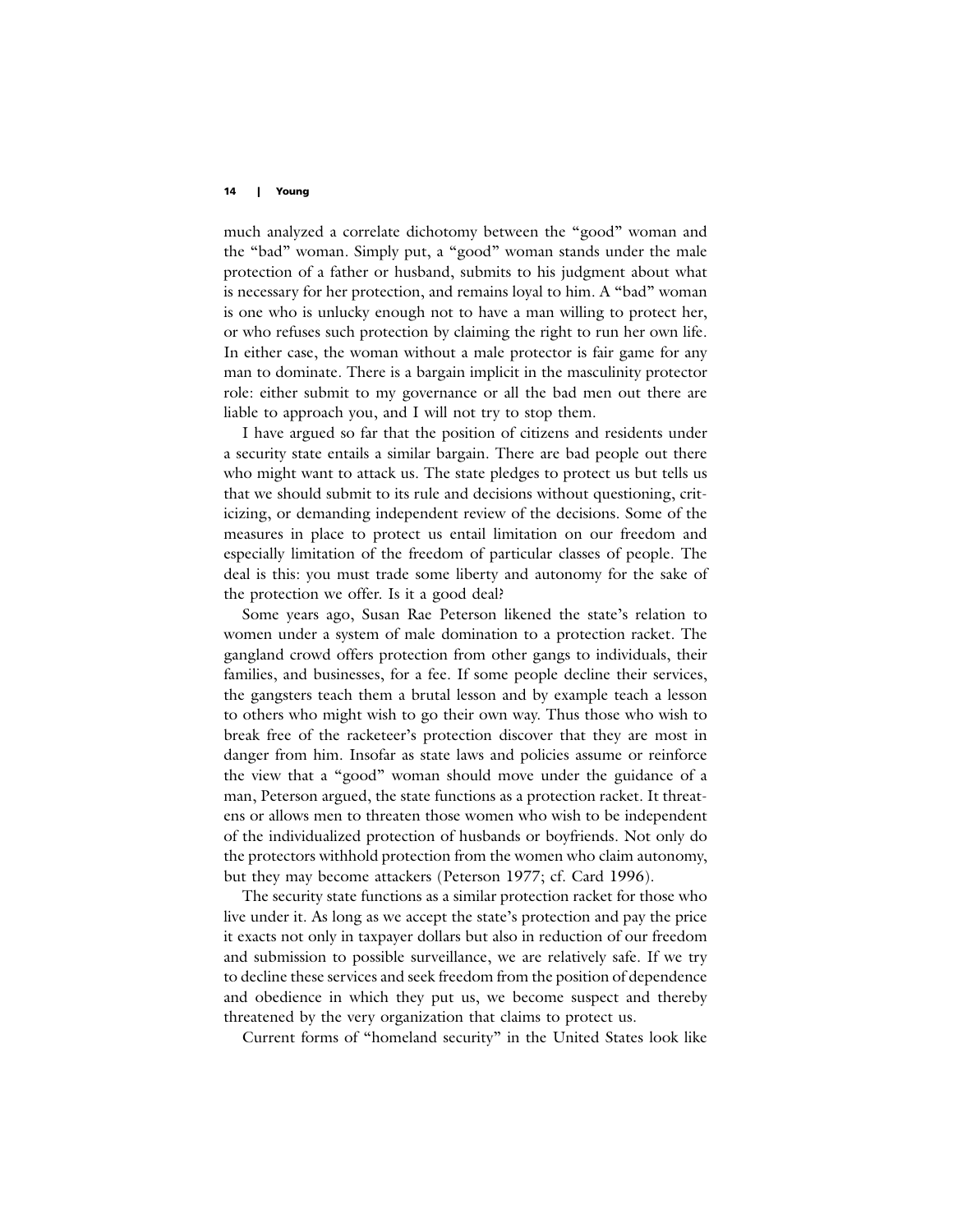a protection racket. As long as we are quiet and obedient, we can breathe easy. If we should step out of the bounds of "good" citizens, however, we may find ourselves unprotected and even under attack by the protector state. If we publicly criticize the state's policies, especially the war or foreign policy, we may land on lists of unpatriotic people published to invite our neighbors or employers to sanction us. We may find that we are no longer allowed to assemble in some public places, even when we wish to demonstrate about issues other than war and the security regime, and that we are subject to arrest if we try. When we are able peaceably to protest, government officials nevertheless threaten us with horses and tear gas canisters and cameras taking our pictures. Organizations we support may appear on lists of terrorist organizations at the discretion of bureaucrats, and we will not even know that they are monitoring our email or tapping our phones.

Some citizens become defined as not good citizens simply because of their race or national origin. Although public opinion only recently claimed to disapprove of policy and security practices that use racial or ethnic profiling, many now accept the state's claim that effective protection requires such profiling. Residents who are not citizens, especially those from places defined as sources of danger, lose most of the protection they may have had from attack by neighbors or arbitrary and punitive treatment by state agents.

The United States is by no means unique in enacting such measures and justifying them by appeal to protective emergency, nor is this the first time in the past century when such logic has been apparent. This is not the first time either that citizens have applauded the threatening and surveillance activities of the security regime because they are anxious for protection and believe that such measures will only apply to others—the terrorists, the foreigners, and the disloyal citizens—and not to themselves. We endanger democratic practice, however, when we consent to this bargain. When we fail to question a legal distinction between the good citizen and the bad citizen that affords less legal protection to the latter, and when we allow the rhetoric of fear to label any foreigners as enemies within, increasing numbers of us are liable to find that our attributes or activities put us on the wrong side of the line. If we allow our fear to cow us into submission, we assume the position of subordinates rather than democratic citizens equal to and not above our neighbors, equal to and not beneath our government.

There is little evidence that the way the United States has chosen to conduct its war on terrorism has in fact made us or others in the world any safer. Indeed, it may have put Americans at even greater risk. When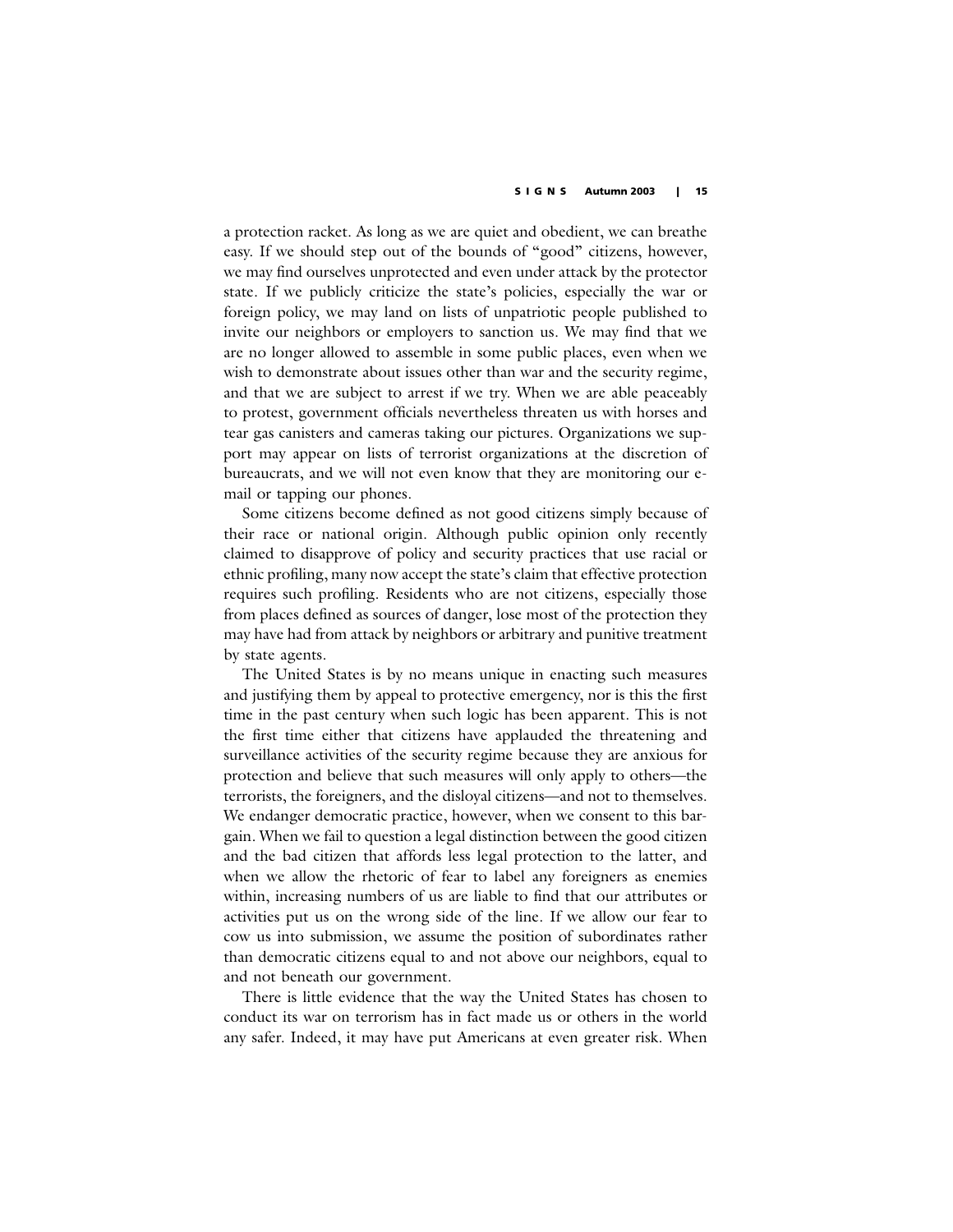U.S. planes began bombing Afghanistan in October 2001, officials publicly admitted that the action put Americans inside and outside the country at greater risk from retaliating attackers. It is plausible to suggest that the stances of increased belligerence between India and Pakistan that emerged in summer 2002 resulted in part from U.S. military actions, and it seems that the government of Israel has been emboldened by the U.S. example to conduct its own brutal war on terrorism. The Bush administration has buried the cold war doctrine of deterrence and announced its willingness to make preemptive strikes against what it decides are terrorist threats. The United States waged a war against Iraq that has made the region more disorderly. Even before the war, many Americans believed that the likelihood of terrorist attacks against Americans would increase if the United States went to war against Iraq (Longworth 2002). The claimed desire to protect by means of guns generates a spiral of danger and uncertainty (cf. Tickner 1992, 51–53).

The logic of masculinist protection positions leaders, along with some other officials such as soldiers and firefighters, as protectors and the rest of us in the subordinate position of dependent protected people. Justifications for the suspension of due process or partial abrogation of privacy rights and civil liberties, as well as condemnation of dissent, rest on an implicit deal: that these are necessary trade-offs for effective protection. The legitimacy of this deal is questionable, however, not only because it may not be effective in protecting us but also because it cheapens and endangers democracy. Subordinate citizenship is not compatible with democracy. The relation of leaders to citizens under democratic norms ought to be one of equality, not in the sense of equal power but in the sense that citizens have an equal right and responsibility with leaders to make policy judgments, and thus that leaders entrusted with special powers should be held accountable to citizens. Institutions of due process, public procedure and record, organized opposition and criticism, and public review both enact and recognize such equal citizenship. Trading them for protection puts us at the mercy of the protectors.

# **War and feminism**

The logic of masculinist protection, I have argued, helps account for the rationale leaders give for deepening a security state and its acceptance by those living under their rule. There are two faces to the security state, one facing outward to defend against enemies and the other facing inward to keep those under protection under necessary control. So far I have concentrated on describing recent legislative and executive actions of the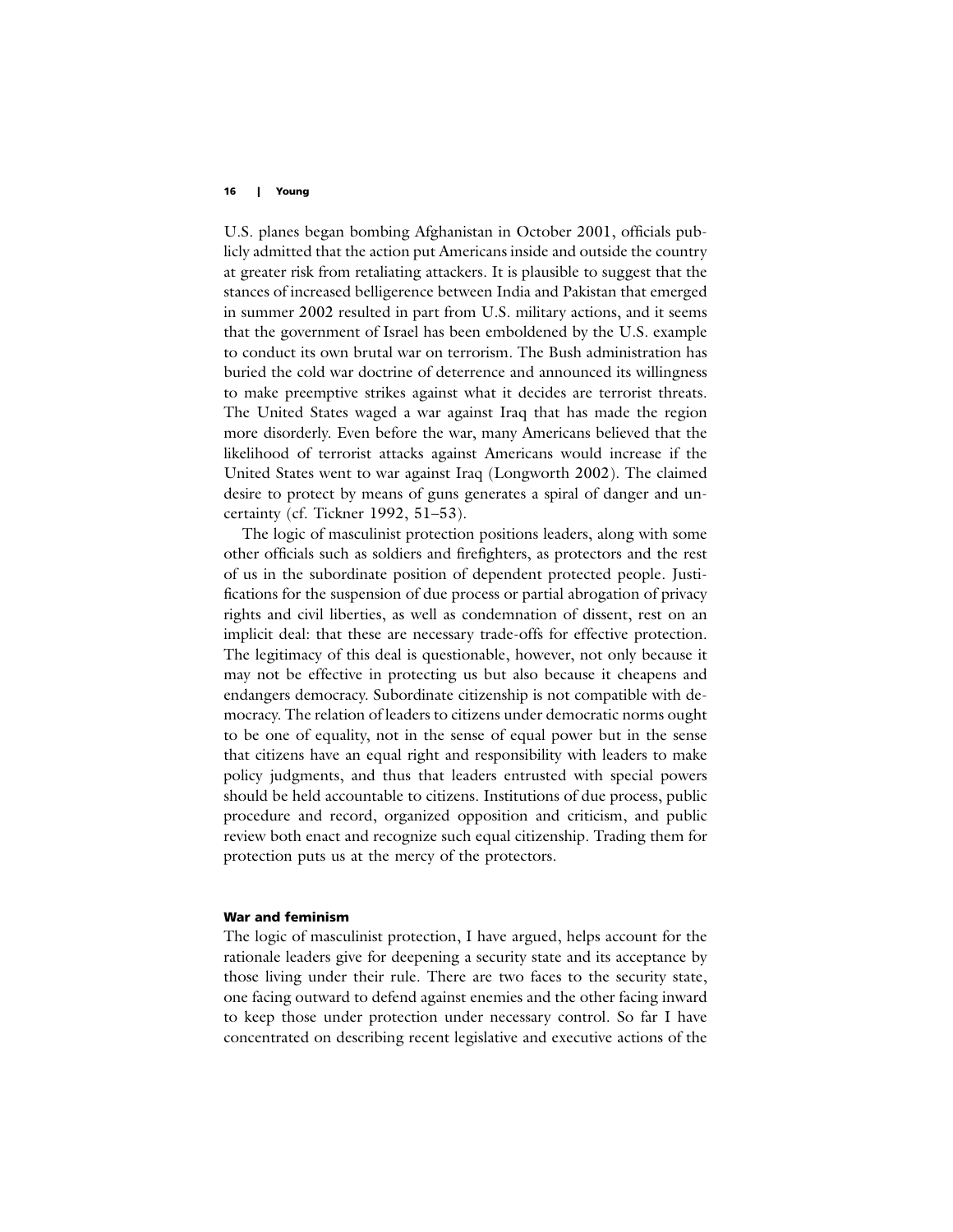U.S. government in terms of the inward-looking face. Now I shall turn to the outward looking face, the United States as war maker.

In fall 2001 the United States led a bombing campaign against Afghanistan. Even though that state had not taken aggressive action against the United States, the United States justified the war as a defensive reaction to the attacks of September 11. Perhaps because the claim that the state of Afghanistan actively supported al-Qaeda was weak, the United States quickly repackaged the war as a case of humanitarian intervention to liberate the Afghan people. The logic of masculinist protection appears in the claimed relationship of the United States to people outside the West, particularly in Islamic countries, ruled by brutal dictatorships. The United States will fight and sacrifice to save them. The Bush administration used the same discourse to justify a proposed war against Iraq. The United States defends not only itself in this scenario, but all the world's freedom for which the weapons Iraq might have are a threat. By saving ourselves we also save the Iraqi people from domination. So the United States is the protector of the world. Through this logic the American people and others who choose to identify with the actions of the United States can put themselves into the role of the protector, even as the state restricts our freedom for our own good.

Packaging the war against Afghanistan as a humanitarian war to protect the Afghan people from domination was particularly effective because the Bush administration and journalists focused on women (cf. Tickner 2002). The women of Afghanistan constituted the ultimate victims, putting the United States in the position of ultimate protector. Use of the rhetoric of women's rights by the Bush administration during and after the war against Afghanistan should make feminists very uncomfortable. I wonder whether some seeds for such cynical appeals to the need to save women might not have been sown by some recent discourse and practice that positioned North American and European feminists as protectors of oppressed women in Asia and Africa.

On November 17, 2001, Laura Bush became the first wife to give the president's Saturday morning radio address, which was devoted to condemning what she called the Taliban's war on women and justifying the U.S. war as an effort to free Afghan women (Stout 2001). After the overthrow of the Taliban regime, the Bush administration repeatedly invoked women's liberation to justify the war. In his 2002 State of the Union address, for example, George W. Bush said, "The last time we met in this chamber the mothers and daughters of Afghanistan were captives in their own homes, forbidden from working or going to school. Today women are free, and are part of Afghanistan's new government" (George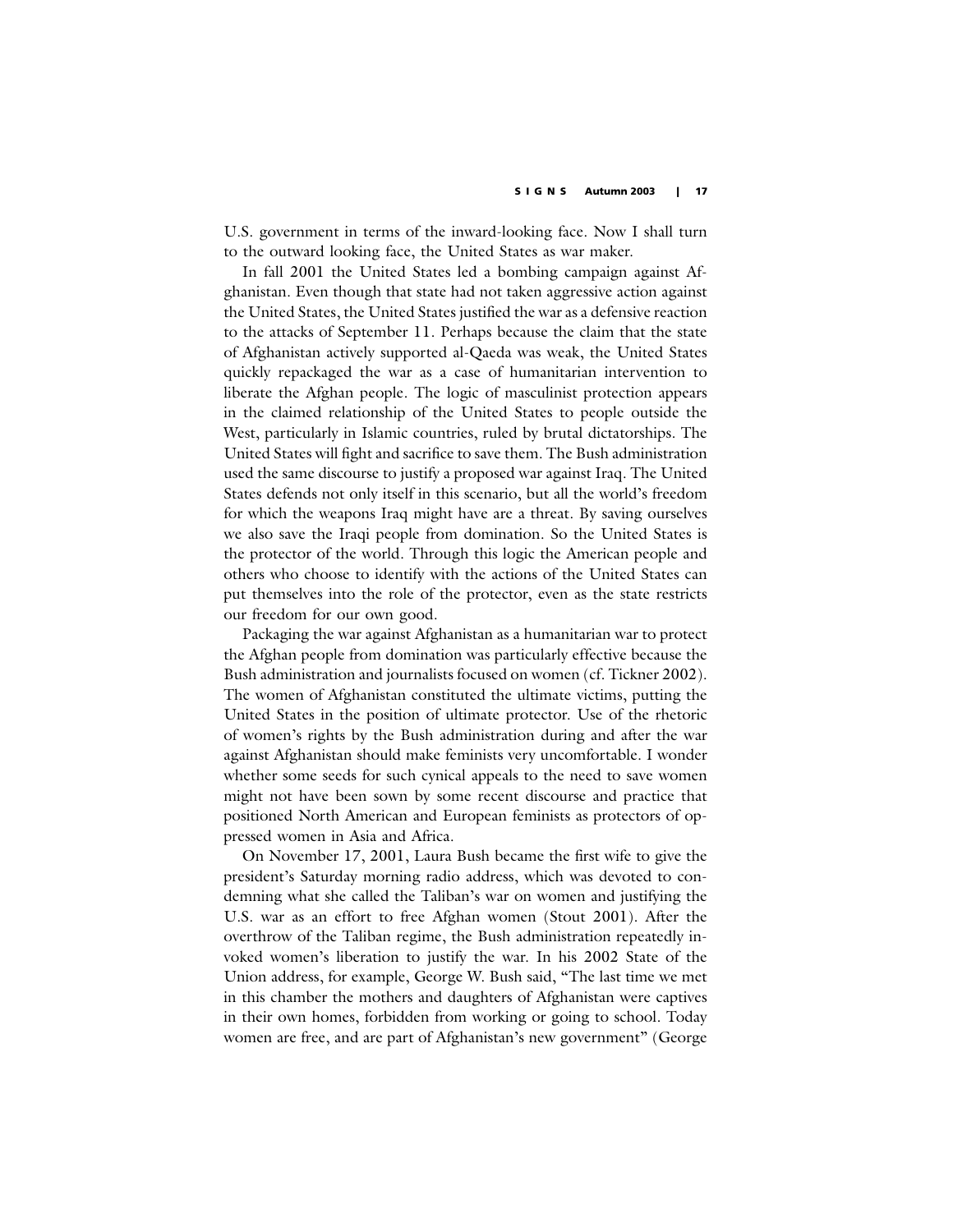W. Bush speech, January 29, 2002 [Bush 2002c]). On International Women's Day, Laura Bush spoke to the U.N. Commission on the Status of Women, linking the terrorist attacks with the oppression of women and thus, by implication, the war on terrorism with the liberation of women:

The terrorist attacks of September 11 galvanized the international community. Many of us have drawn valuable lessons from the tragedies. People around the world are looking closely at the roles women play in their societies. Afghanistan under the Taliban gave the world a sobering example of a country where women were denied their rights and their place in society. Today, the world is helping Afghan women return to the lives they once knew. Women were once important contributors to Afghan society, and they had the right to vote as early as the 1920s. . . . This is a time of rebuilding of unprecedented opportunity—thanks to efforts led by the United Nations, the United States, the new Afghan government, and our allies around the world. (Laura Bush speech to United Nations Commission on the Status of Women, March 8, 2002 [L. Bush 2002])

Years before the attacks of September 2001, U.S. feminists mounted a campaign directed at saving the women of Afghanistan from the Taliban. Although they lobbied the Clinton administration to put pressure on the Taliban government regarding women's rights, neither Clinton nor Bush evinced any concern for the situation of women under the Taliban before the war. Appeal to women's rights was thus a cynical attempt to gain support for the war among the citizens of the United States and other liberal countries. Some feminists jumped onto the war bandwagon. Shortly after the war began, for example, Eleanor Smeal, leader of the Feminist Majority, chatted cordially with U.S. generals: "'They went off about the role of women in this effort and how imperative it was that women were now in every level of the Air Force and Navy,' said Smeal, who found herself cheered by the idea of women flying F16s. 'It's a different kind of war' she says, echoing the President's assessment of Operation Enduring Freedom" (Lerner 2001).

Certainly the Taliban should have been condemned for its policies, as should all the world's governments that perpetrate or allow systematic and discriminatory harms to and subordination of women. The Taliban stood with only a few other governments in the world in the degree of legally enforced restriction of women's freedom and horrible punishments. Even before the war it seemed to me, however, and still seems to me,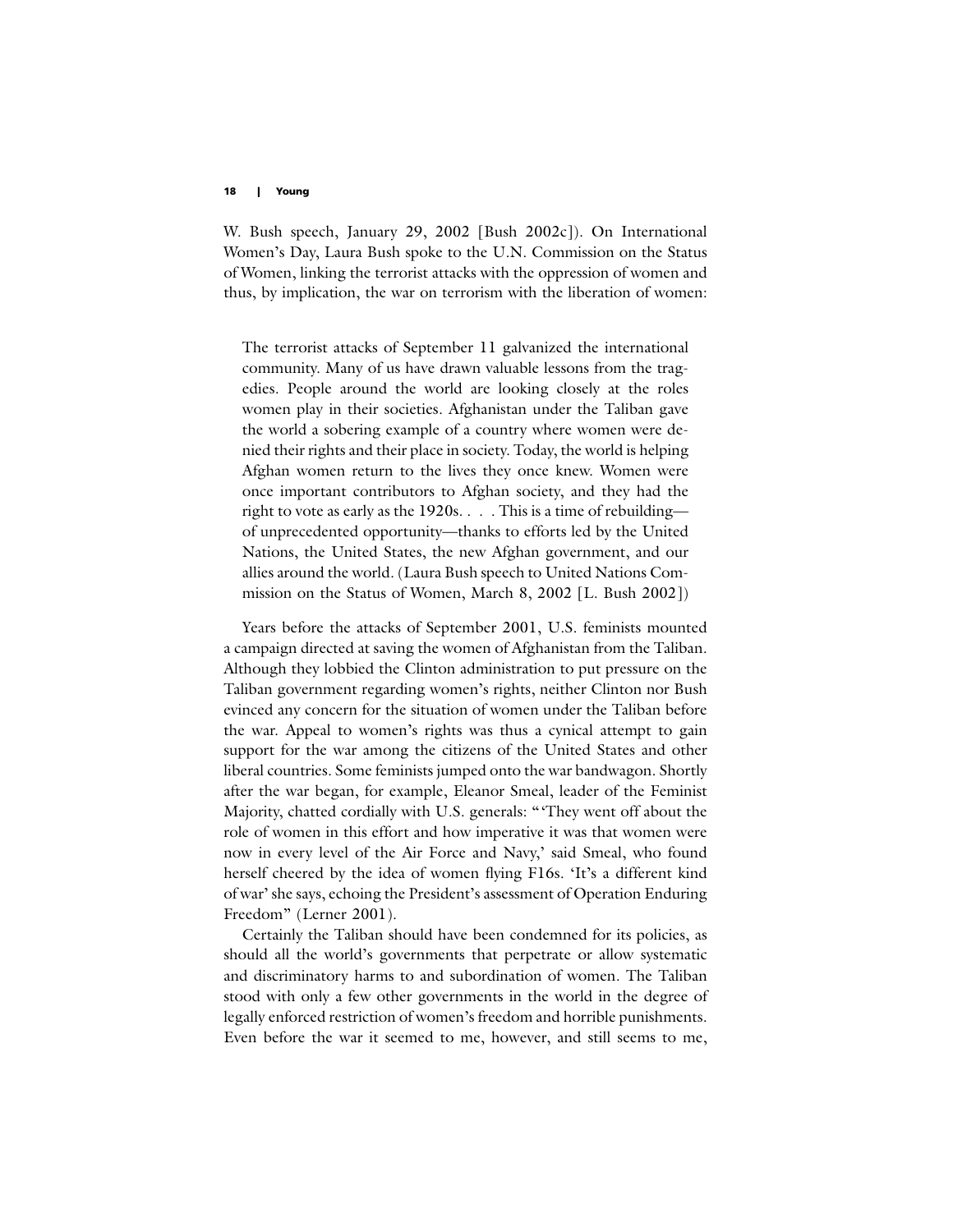that feminist focus on women under the Taliban constructed these women as exoticized others and paradigmatic victims in need of salvation by Western feminists, and it conveniently deflected attention from perhaps more intractable and mundane problems of gender-based violence, domination, and poverty in many other parts of the world, including the enlightened West. What is wrong with this stance, if it has existed, is that it fails to consider the women as equals, and it does not have principled ways of distancing itself from paternalist militarism.

The stance of the male protector, I have argued, is one of loving selfsacrifice, with those in the feminine position as the objects of love and guardianship. Chivalrous forms of masculinism express and enact concern for the well-being of women, but they do so within a structure of superiority and subordination. The male protector confronts evil aggressors in the name of the right and the good, while those under his protection submit to his order and serve as handmaids to his efforts. Colonialist ideologies have often expressed a similar logic. The knights of civilization aim to bring enlightened understanding to the further regions of the world still living in cruel and irrational traditions that keep them from developing the economic and political structures that will bring them a good life. The suppression of women in these societies is a symptom of such backwardness. Troops will be needed to bring order and guard fledgling institutions, and foreign aid workers to feed, cure, and educate, but all this is only a period of tutelage that will end when the subject people demonstrate their ability to gain their own livelihood and run their own affairs. Many people living in Asian, African, and Latin American societies believe that not only U.S. military hegemony but also international trade and financial institutions, as well as many Western-based nongovernmental development agencies, position them in this way as feminized or infantilized women and children under the protection and guidance of the wise and active father.

In its rhetoric and practice, according to some scholars, the British feminist movement of the late nineteenth and early twentieth centuries aligned itself with the universal humanitarian civilizing mission invoked as the justification for the British Empire. Feminists endorsed male imperial leaders' assessment of the status of women in other nations as a measure of their level of moral development. Such interest in the status of women was useful to feminists in pointing out the hypocrisy of denying women's rights in the center as one fought for them in the periphery. Providing services for Indian women and other oppressed women in the empire also offered opportunities for the employment of middle-class professional women (Burton 1994).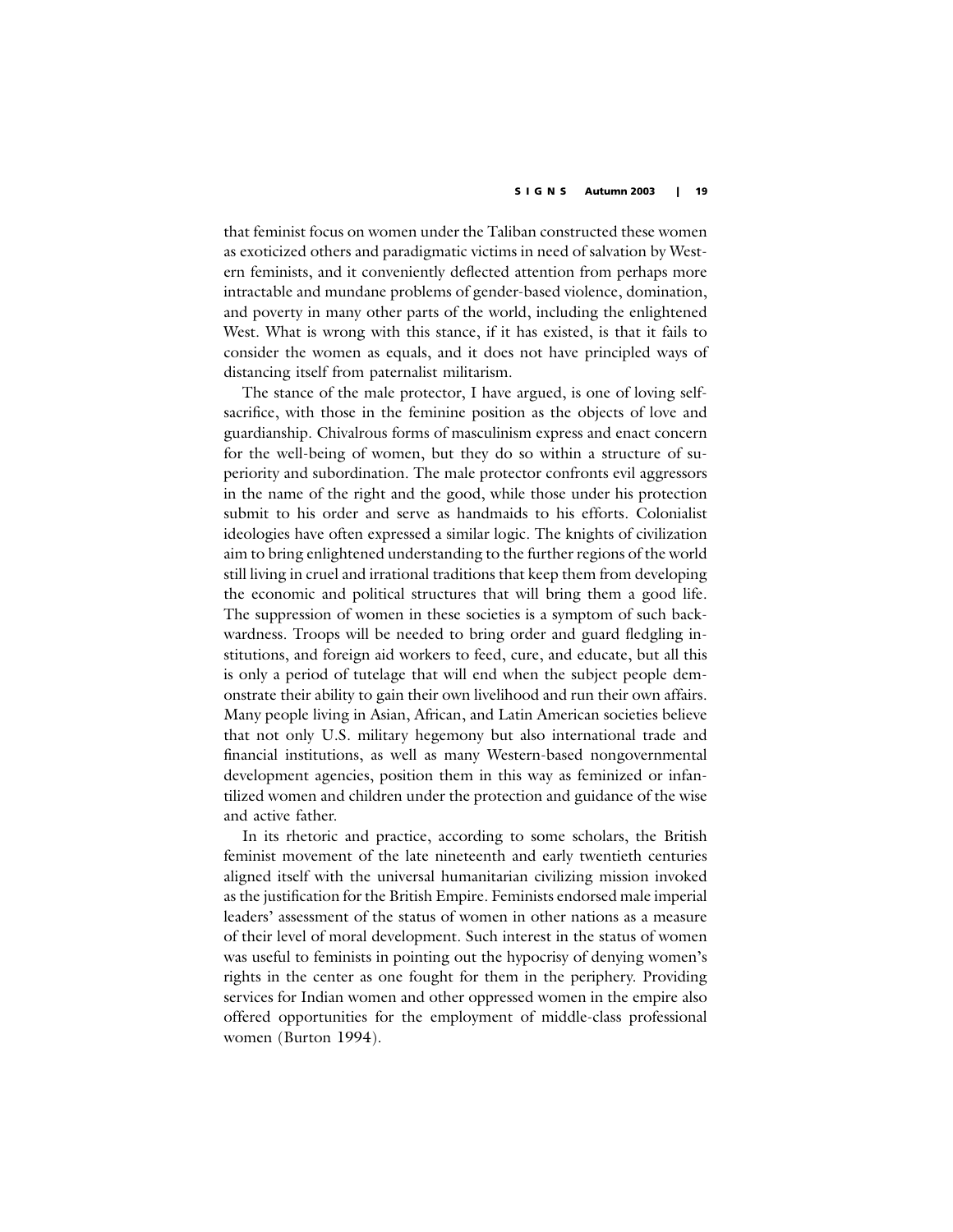Some contemporary feminists have worried that Western feminism today has had some tendency to express and act in similar ways in relation to non-Western women. In a well-known essay, Chandra Mohanty, for example, claims that Western feminists too often use an objectified general category of third-world women, who are represented as passive and victimized by their unenlightened cultures and political regimes (1991). Uma Narayan claims that much feminist discussion of the situation of women in Asian and African societies, or women in Asian immigrant communities in Western societies, "replicates problematic aspects of Western representations of Third World nations and communities, aspects that have their roots in the history of colonization" (1997, 43).

Assuming that these criticisms of some of the discourse, attitudes, and actions of Western feminists have some validity, the stance they identify helps account for the ease with which feminist rhetoric can be taken up by today's imperialist power and used for its own ends. It also helps account for the support of some feminists for the war against Afghanistan. Sometimes feminists may identify with the stance of the masculine protector in relation to vulnerable and victimized women. The protectorprotected relation is no more egalitarian, however, when between women than between men and women.

According to some recent reports, the lives of women in Afghanistan have changed little since before the war, except that some of them have lost their homes, their relatives, and what little livelihood they had (Reilly 2002). The oppression of most of them remains embedded in social structure, custom, and a culture of warlord anarchism. I would not argue that humanitarian reasons can never justify going to war against a state. I think, however, that such protectionist grounds for military intervention must be limited to situations of genocide or impending genocide and where the war actually makes rescue possible (Young 2003). Even if the U.S. government is sincere in its conviction that its military efforts are intended to save the world from evil, its political and military hegemony materially harms many poor and defenseless people of the world and positions most of the world in a position of subordination that nurtures resentment.

## **Democratic global citizenship**

The contemporary security state in the United States, like many security states, has two faces, one looking outward and the other inward. Each aspect reinforces the other. Both threaten democratic values in the institutions and practices of the United States, as well as globally. Citizens and residents who accept the security state because they fear attack allow them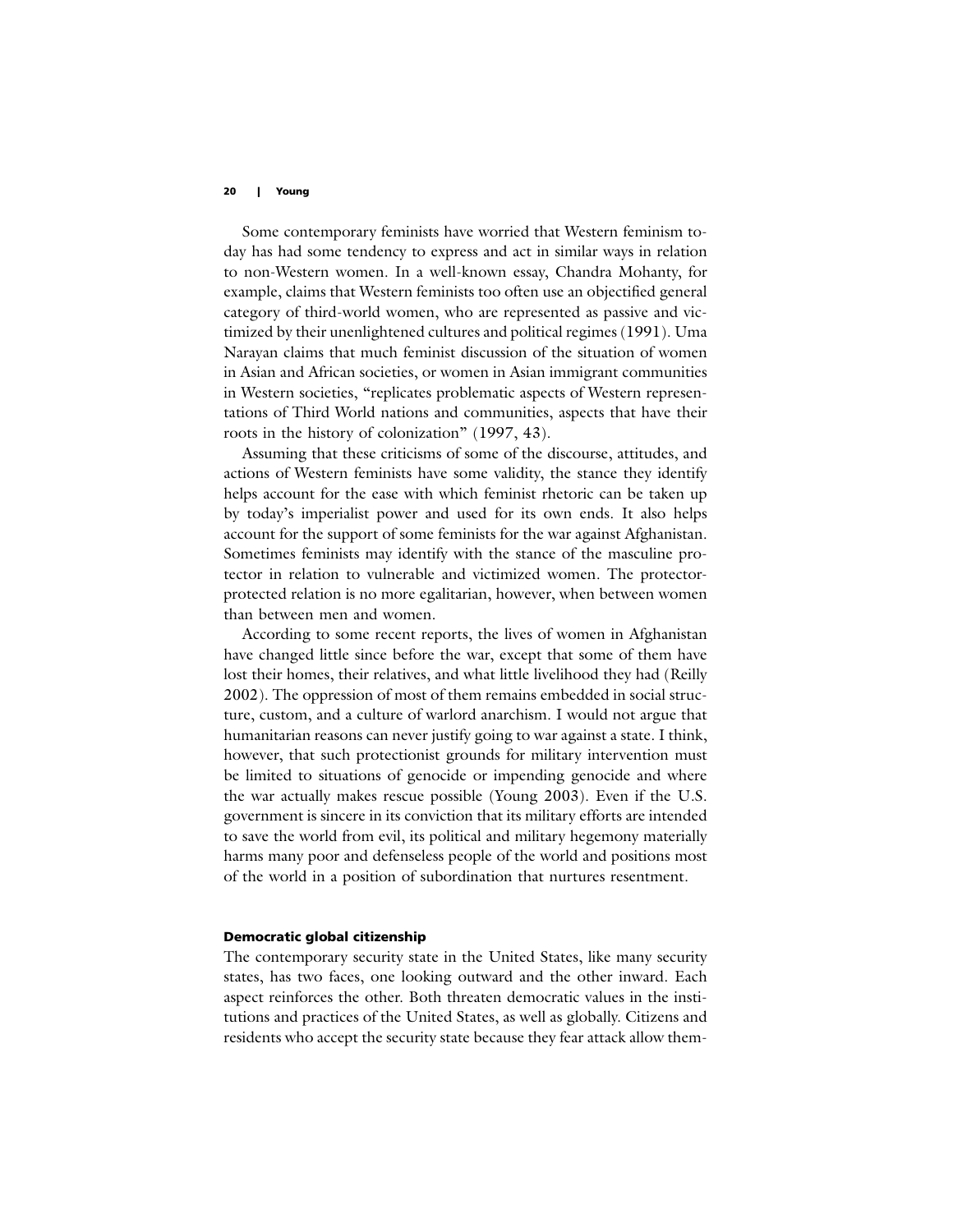selves to be positioned as women and children in relation to paternal protector-leaders. At the same time, to the extent that we identify with a rhetoric of war for the sake of saving the victims of tyranny, we put ourselves in a position superior to those we construct as in need of our aid. Whether looking outward or inward, adopting a more democratic ethos entails rejecting the inequality inherent in the protector-protected logic.

When leaders promulgate fear and promise to keep us safe, they conjure up childish fantasies and desires. We are vulnerable beings, and we want very much to be made safe by a being superior in power to all that might threaten us. Democratic citizens, however, should resist leaders' attempts to play father over us. We should insist that government do its job to promote security without issuing guarantees it cannot redeem or requiring subordination from the people it promises to protect.

Democratic citizenship should first involve admitting that no state can make any of us completely safe and that leaders who promise that are themselves suspect. The world is full of risks. Prudence dictates that we assess risks, get information about their sources, and try to minimize them, and we rightly expect our government to do much of this for us. In a democracy citizens should not have to trade this public responsibility for submission to surveillance, arbitrary decisions, and the stifling of criticism.

In making this claim I am extending recent feminist arguments against a model of citizenship that requires each citizen to be independent and self-sufficient in order to be equal and fully autonomous. Feminist theorists of care and welfare have argued that the rights and dignity of individuals should not be diminished just because they need help and support in order to carry out their chosen projects (Tronto 1994; Kittay 1999). Persons who need care or other forms of social support ought not to be forced into a position of subordination and obedience in relation to those who provide care and support; not only should they retain the rights of full citizens to choose their own way of life and hold authorities accountable but also they ought to be able to criticize the way in which support comes to them (Sevenhuijsen 1998; Hirschmann 2002, chap. 5; Young 2003). This feminist argument rejects the assumption behind a notion of self-sufficient citizenship that a need for social support or care is more exceptional than normal. On the contrary, the well-being of all persons can be enhanced by the care and support of others, and in modern societies some of this generalized care and support ought to be organized and guaranteed through state institutions. The organization of reasonable measures to protect people from harm and to make people confident that they can move and act relatively safely is another form of social support.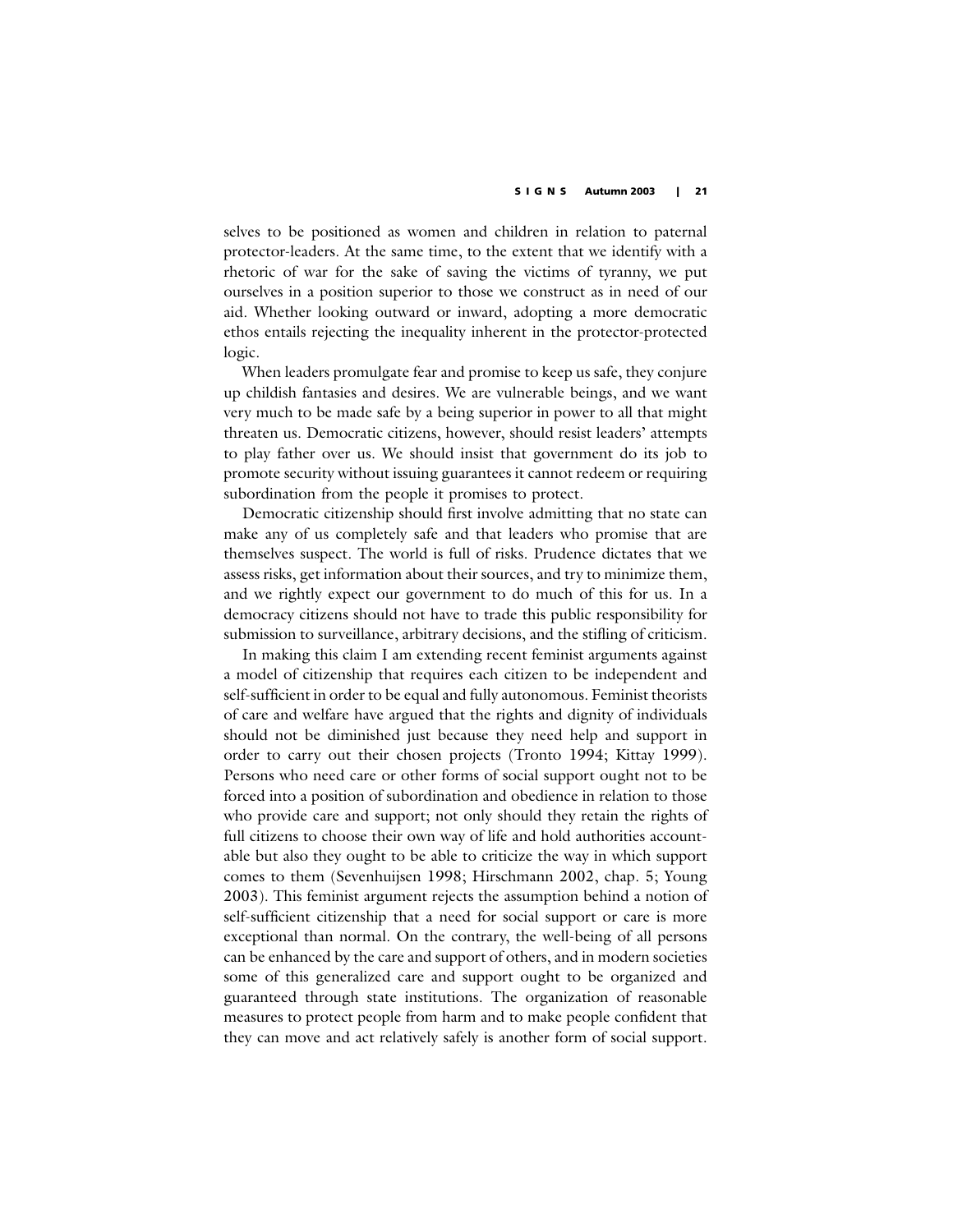Citizens should not have to trade their liberty of movement or right to protest and hold leaders accountable in return for such security.

Democratic citizenship thus means ultimately rejecting the hierarchy of protector and protected. In the article I cited above, Stiehm argues that rejection of this hierarchy implies installing a position of defender in place of both that of the protector and the protected. A society of defenders is "a society composed of citizens equally liable to experience violence and equally responsible for exercising society's violence" (1982, 374). Modern democracies, including U.S. democracy, are founded partly on the principle that citizens should be able to defend themselves if they are also to defend the republic from tyranny. In the twenty-first century, in a world of organized and less organized military institutions and weapons capable of unimaginable destruction, it is hard to know what it might mean for world citizens to exercise collective self-defense. It certainly does not mean that every individual should amass his or her own weapons cache. Nor does it mean whole groups and nations engaging in arms races. The distinction between defender and protector invokes an ideal of equality in the work of defense, and today this may have at least as much to do with political processes that limit weapons and their use as with wielding arms.

The United States claims to use its arms to do this, much as a policeman does in domestic life. In a democratic relationship, however, the policemanprotector comes under the collective authority of the people whose neighborhood he patrols. Democratic citizenship at a global level, then, would constitute a relationship of respect and political equality among the world's peoples where none of us think that we stand in the position of the paternal authority who knows what is good for the still-developing others. To the extent that global law enforcement is necessary, it is only legitimate if the world's peoples together have formulated the rules and actions of such enforcement (cf. Archibugi and Young 2002).

*Department of Political Science University of Chicago*

# **References**

- Archibugi, Daniele, and Iris Marion Young. 2002. "Envisioning a Global Rule of Law." *Dissent* 49 (Spring): 27–37.
- Berlant, Lauren. 1997. "The Theory of Infantile Citizenship." In her *The Queen of America Goes to Washington City: Essays on Sex and Citizenship*, 25–54. Durham, N.C.: Duke University Press.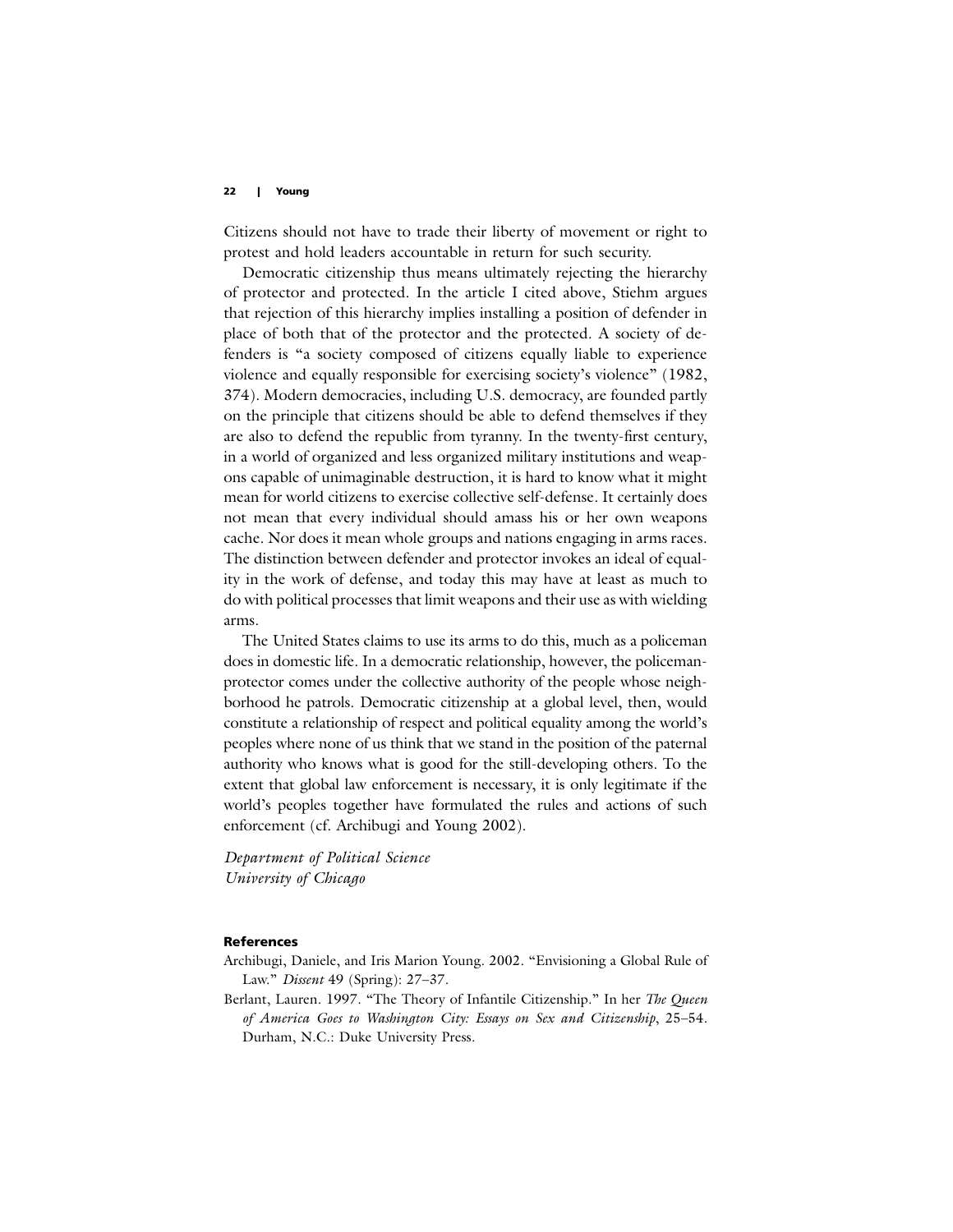- Brod, Harry, and Michael Kaufman, eds. 1994. *Theorizing Masculinities.* London: Sage.
- Burton, Antoinette. 1994. *Burdens of History: British Feminists, Indian Women, and Imperial Culture, 1865–1915.* Chapel Hill: University of North Carolina Press.
- Bush, George W. 2002a. "President Calls for Quick Passage of Defense Bill: Remarks by the President in Fayetteville, North Carolina," March 15, 2002. Available at http://www.whitehouse.gov/news/releases/2002/03/20020315.html.
	- -. 2002b. "President's Remarks at Victory 2002 Event: Remarks by the President to the Republican Party of Texas," May 29, 2002. Available at http: //www.whitehouse.gov/news/releases/2002/03/20020328.html.
	- ———. 2002c. "The State of the Union: President Bush's State of the Union Address to Congress and the Nation." *New York Times*, January 30, sec. A, 22, col. 1.
- Bush, Laura. 2002. "Mrs. Bush Discusses Status of Afghan Women at U.N.: Remarks by Mrs. Laura Bush," March 8. Available at http://www.whitehouse.gov/news/ releases/2002/03/20020308-2.html.
- Card, Claudia. 1996. "Rape Terrorism." In her *The Unnatural Lottery: Character and Moral Luck,* 97–117. Philadelphia: Temple University Press.
- Cohn, Carol. 1993. "Wars, Wimps, and Women: Talking Gender and Thinking War." In *Gendering War Talk*, ed. Miriam Cooke and Angela Woollacott, 227–48. Princeton, N.J.: Princeton University Press.
- Elshtain, Jean Bethke. 1987. *Women and War.* Chicago: University of Chicago Press.
- ———. 1992. "Sovereignty, Identity, Sacrifice." In *Gendered States: Feminist (Re)visions of International Relations Theory,* ed. V. Spike Peterson, 141–54. Boulder, Colo.: Lynne Rienner.
- Firestone, David. 2002. "Are You Safer Today than a Year Ago?" *New York Times,* Sunday, November 17, sec. 4, 1.
- Foucault, Michel. 1988. "Technologies of the Self." In *Technologies of the Self: A Seminar with Michel Foucault,* ed. Luther Martin, Huck Guttman, and Patricia Hutton, 19–49. Amherst: University of Massachusetts Press.
- ———. 1994. "*Omnes et Singulatim*: Toward a Critique of Political Reason." In *The Essential Works of Foucault,* vol. 3, *Power,* ed. James D. Faubion, 298–325. New York: New Press.
- Goldstein, Joshua S. 2001. *War and Gender: How Gender Shapes the War System and Vice Versa.* Cambridge: Cambridge University Press.
- Hirschmann, Nancy J. 2002. *The Subject of Liberty: Toward a Feminist Theory of Freedom.* Princeton, N.J.: Princeton University Press.
- Hobbes, Thomas. (1668) 1994. *Leviathan*. Indianapolis: Hackett.
- Hooper, Charlotte. 2001. *Manly States: Masculinities, International Relations, and Gender Politics.* New York: Columbia University Press.
- Kaldor, Mary. 1999. *New and Old Wars: Organized Violence in a Global Era.* Stanford, Calif.: Stanford University Press.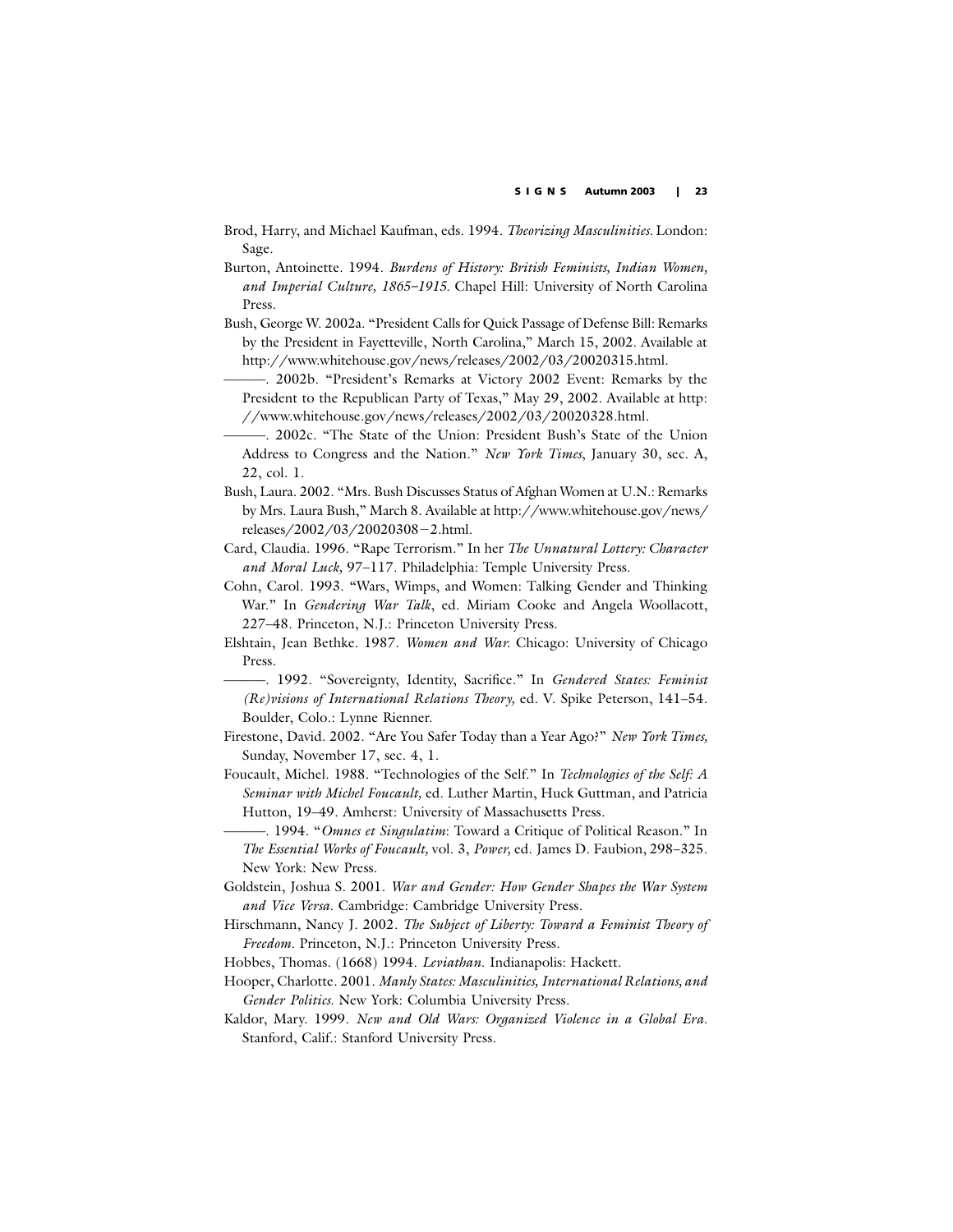- Keane, John. 2002. "Fear and Democracy." In *Violence and Politics: Globalization's Paradox*, ed. Kentor Worcester, Sally Avery Birmansohn, and Mark Ungar, 226–44. New York: Routledge.
- Kittay, Eva Feder. 1999. *Love's Labor: Essays on Women, Equality, and Dependency.* New York: Routledge.
- Lerner, Sharon. 2001. "Feminists Agonize over War in Afghanistan: What Women Want." *Village Voice*, October 31–November 6.
- Longworth, R. C. 2002. "The Ball Is Rolling toward Iraq War." *Chicago Tribune*, Sunday, December 22, 2002, sec. 2, 1, 6.
- MacKinnon, Catharine. 1987. *Feminism Unmodified: Discourses on Life and Law.* Cambridge, Mass.: Harvard University Press.
- May, Larry. 1998. *Masculinity and Morality.* Ithaca, N.Y.: Cornell University Press.
- Mohanty, Chandra Talpade. 1991. "Under Western Eyes: Feminist Scholarship and Colonial Discourse." In *Third World Women and the Politics of Feminism*, ed. Chandra Talpade Mohanty, Ann Russo, and Lourdes Torres, 51–80. Bloomington: Indiana University Press.
- Narayan, Uma. 1997. "Restoring History and the Politics of 'Third World Traditions': Contesting the Colonialist Stance and Contemporary Contradictions of *Sati.*" In her *Dislocating Cultures: Identities, Traditions, and Third World Feminism*, 41–80. New York: Routledge.
- Nozick, Robert. 1974. *Anarchy, State, and Utopia.* New York: Basic Books.
- O'Connor, Karen. 2002. "For Better or for Worse? Women and Women's Rights in the Post 9/11 Climate." In *American Government in a Changed World: The Effects of September 11, 2001*, ed. Dennis L. Dresang et al., 171–91. New York: Longman.
- Pateman, Carole. 1988. *The Sexual Contract.* Stanford, Calif.: Stanford University Press.
- Peterson, Susan Rae. 1977. "Coercion and Rape: The State as a Male Protection Racket." In *Feminism and Philosophy*, ed. Mary Vetterling-Braggin, Frederick A. Elliston, and Jane English, 360–71. Totowa, N.J.: Littlefield Adams.
- Reilly, Kristie. 2002. "Left Behind: An Interview with Revolutionary Afghan Women's Association's Shar Saba." *In These Times* 26(11):16–18.
- Rosen, Ruth. 2002. "The Last Page." *Dissent* 49 (Spring).
- Roth, Bennett. 2001. "Bush: Justice Will Be Done." *Houston Chronicle*, September 21.
- Sevenhuijsen, Selma. 1998. *Citizenship and the Ethics of Care: Feminist Considerations on Justice, Morality, and Politics.* New York: Routledge.
- Stiehm, Judith. 1982. "The Protected, the Protector, the Defender." *Women's Studies International Forum* 5(3/4):367–76.
- Stout, David. 2001. "A Nation Challenged: The First Lady; Mrs. Bush Cites Women's Plight under Taliban." *New York Times*, sec. 1B, 4, col. 6.
- Tickner, J. Ann. 1992. *Gender in International Relations: Feminist Perspectives on Achieving Global Security.* New York: Columbia University Press.